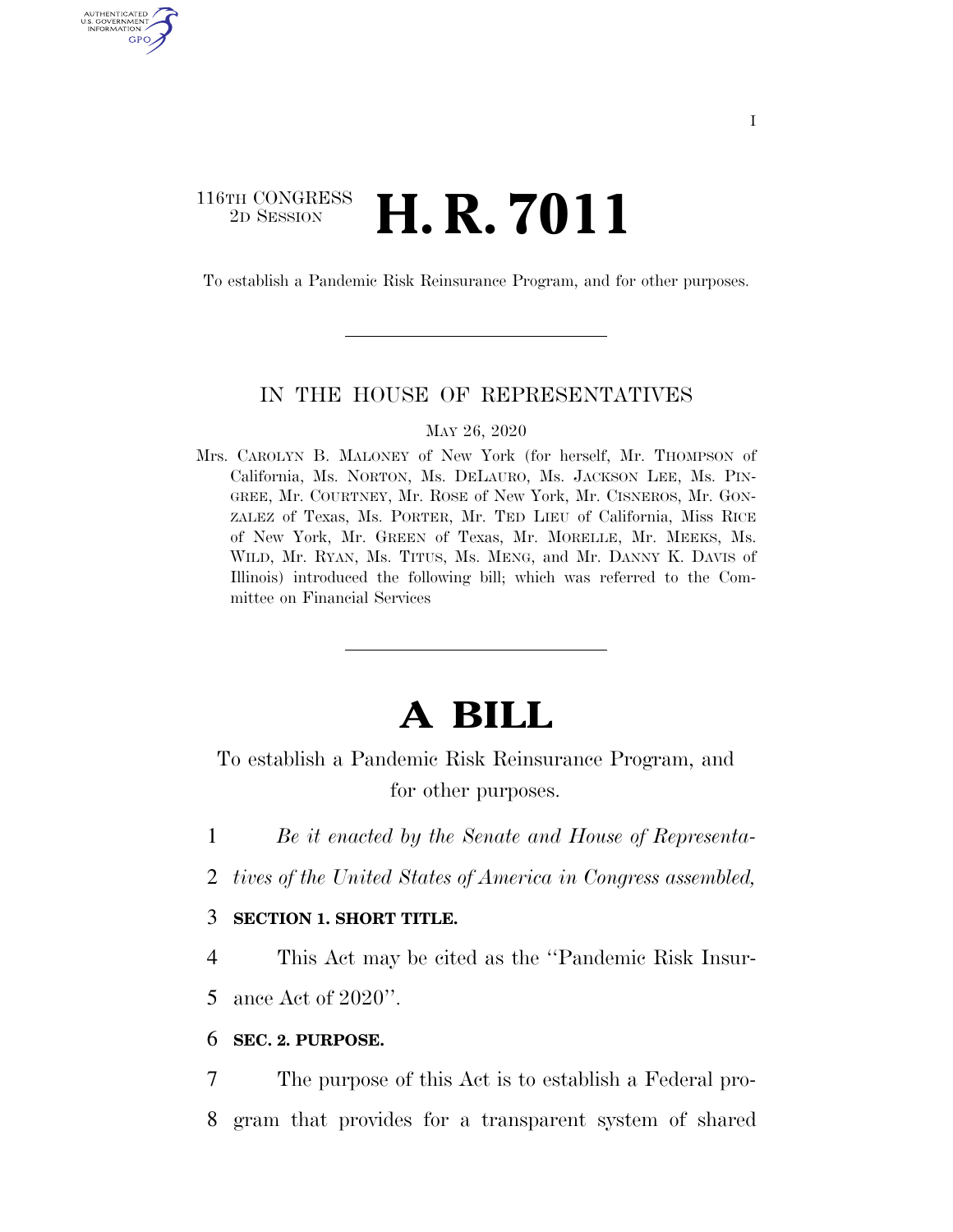public and private compensation for business interruption losses resulting from a pandemic or outbreak of commu-nicable disease, in order to—

 (1) protect consumers by addressing market disruptions and ensure the continued widespread availability and affordability of business interruption coverage for losses resulting from a pandemic or outbreak of communicative disease; and

 (2) allow for a transitional period for the pri- vate markets to stabilize, resume pricing of such in- surance, and build capacity to absorb any future losses, while preserving State insurance regulation and consumer protections.

#### **SEC. 3. DEFINITIONS.**

In this Act, the following definitions shall apply:

16 (1) COVERED PUBLIC HEALTH EMERGENCY.— (A) IN GENERAL.—The term ''covered public health emergency'' means any outbreak of infectious disease or pandemic—

 (i) for which an emergency is de-21 clared, on or after January 1, 2021, under 22 the Public Health Service Act; and

23 (ii) that is certified by the Secretary of Health and Human Services, as a public health emergency.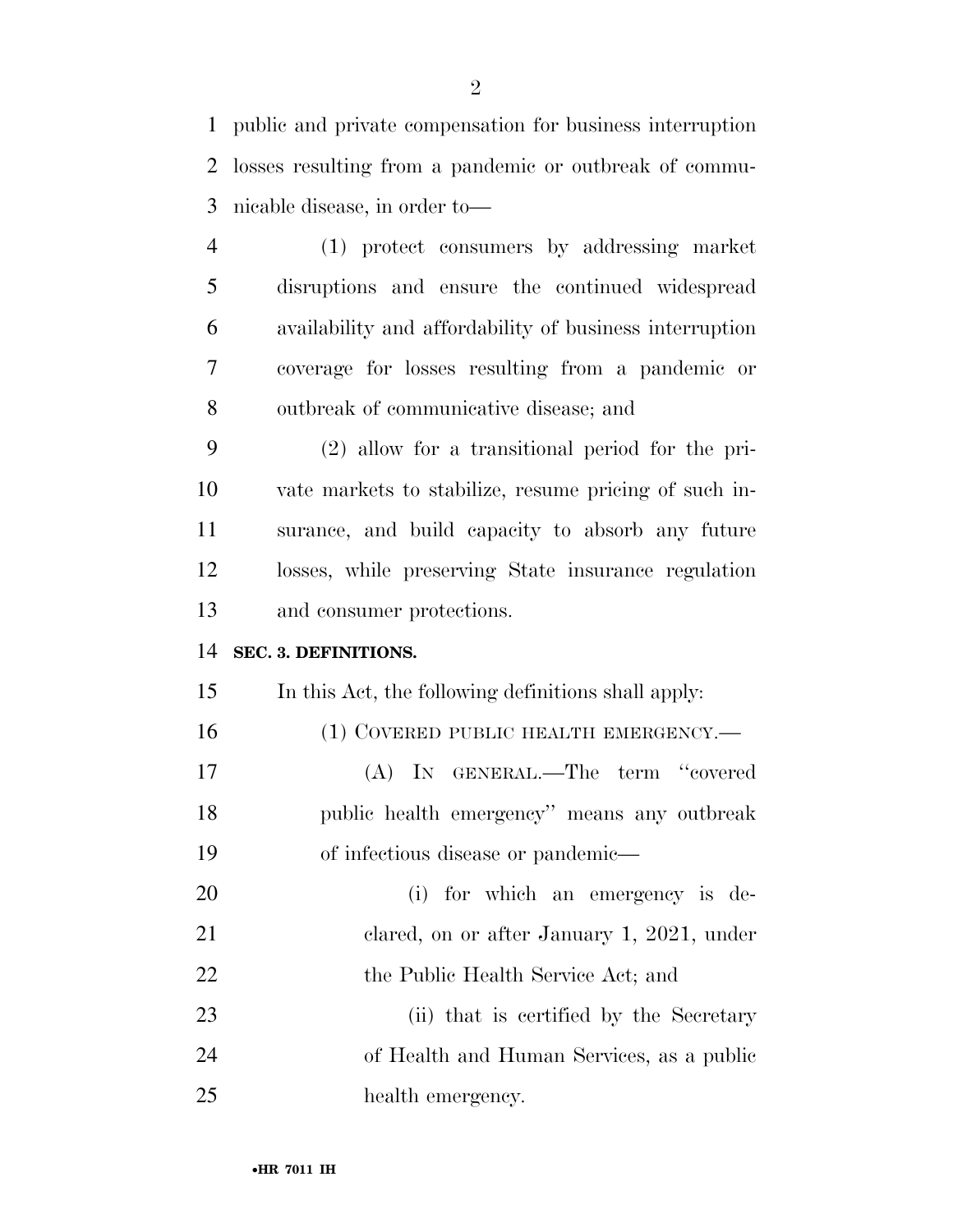(B) NONDELEGATION.—The Secretary may not delegate or designate to any other offi- cer, employee, or person, any determination under this paragraph of whether, during the ef- fective period of the Program, a covered public health emergency has occurred.

 (2) AFFILIATE.—The term ''affiliate'' means, with respect to an participating insurer, any entity that controls, is controlled by, or is under common control with the insurer.

 (3) BUSINESS INTERRUPTION INSURANCE.— The term ''business interruption insurance'' means commercial lines of property and casualty insurance coverage, including event cancellation insurance or other non-property contingent business interruption insurance, provided or made available for losses re- sulting from periods of suspended business oper- ations, including losses from a covered public health emergency, or a civil order related to a covered pub- lic health emergency, whether provided under broad- er coverage for property and casualty losses or sepa-rately.

(4) CONTROL.—

 (A) IN GENERAL.—An entity has ''control'' over another entity, if—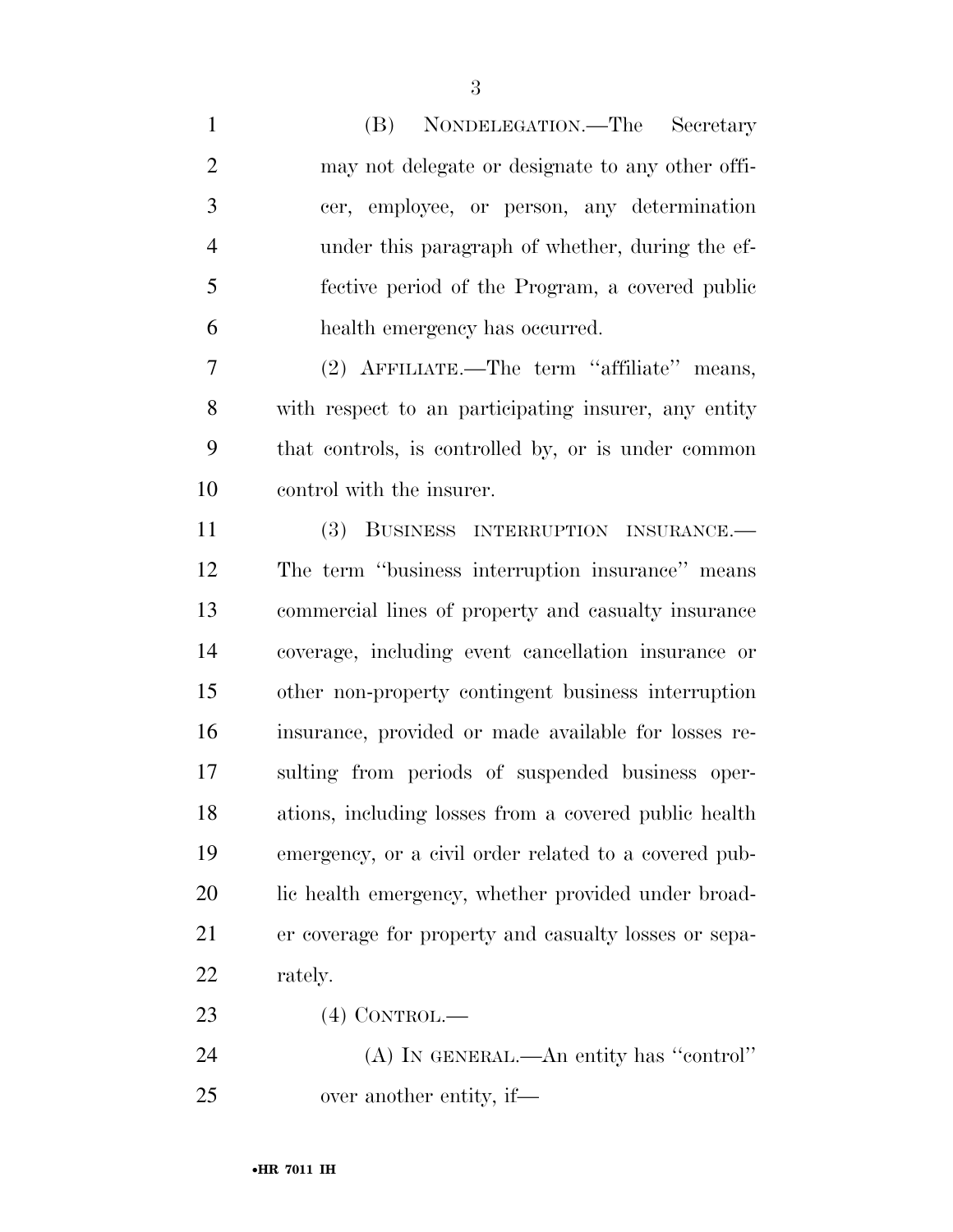| $\mathbf{1}$   | (i) the entity directly or indirectly or         |
|----------------|--------------------------------------------------|
| $\overline{2}$ | acting through 1 or more other persons           |
| 3              | owns, controls, or has power to vote 25          |
| $\overline{4}$ | percent or more of any class of voting se-       |
| 5              | curities of the other entity;                    |
| 6              | (ii) the entity controls in any manner           |
| $\tau$         | the election of a majority of the directors      |
| 8              | or trustees of the other entity; or              |
| 9              | (iii) the Secretary determines, after            |
| 10             | notice and opportunity for hearing, that         |
| 11             | the entity directly or indirectly exercises a    |
| 12             | controlling influence over the management        |
| 13             | or policies of the other entity.                 |
| 14             | (B) RULE OF CONSTRUCTION.—An entity,             |
| 15             | including any affiliate thereof, does not have   |
| 16             | "control" over another entity, if, as of January |
| 17             | 1, 2021, the entity is acting as an attorney-in- |
| 18             | fact, as defined by the Secretary, for the other |
| 19             | entity and such other entity is a reciprocal in- |
| 20             | surer, provided that the entity is not, for rea- |
| 21             | sons other than the attorney-in-fact relation-   |
| 22             | ship, defined as having "control" under sub-     |
| 23             | paragraph $(A)$ .                                |
| 24             | (5) DIRECT EARNED PREMIUM.—The term "di-         |
| 25             | rect earned premium" means a direct earned pre-  |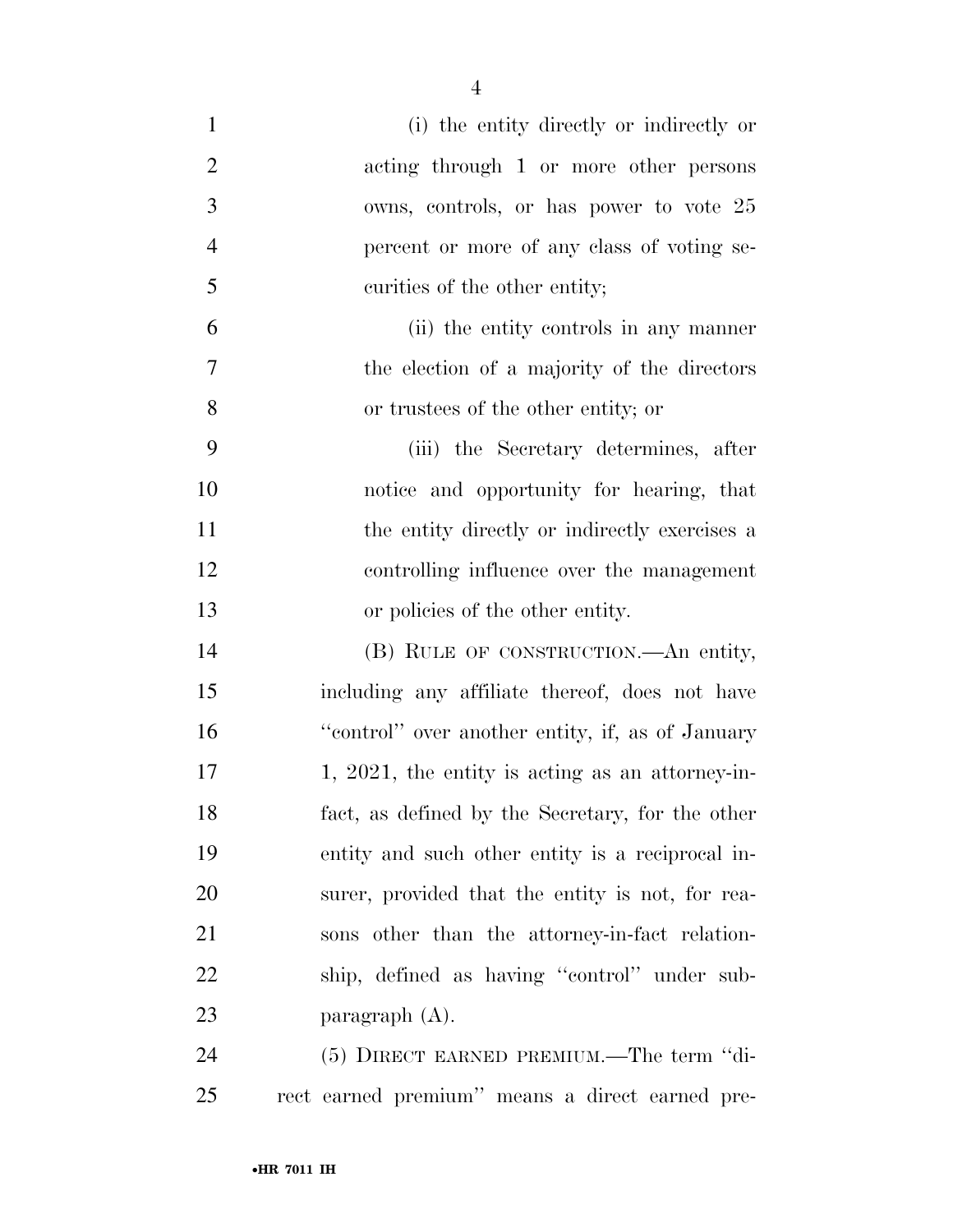| $\mathbf{1}$   | mium for property and casualty insurance issued by      |
|----------------|---------------------------------------------------------|
| 2              | any participating insurer for insurance against         |
| 3              | losses occurring in the United States.                  |
| $\overline{4}$ | (6) EVENT.—The term "event" means a trade               |
| 5              | show, consumer show, exhibition, fair, conference,      |
| 6              | convention, meeting, seminar, charity event, auction,   |
| 7              | gala dinner, competition, sporting event, film or tele- |
| 8              | vision production, award show, or other similar         |
| 9              | event.                                                  |
| 10             | (7) EVENT CANCELLATION INSURANCE.—The                   |
| 11             | term "event cancellation insurance" means insur-        |
| 12             | ance that indemnifies an insured for losses that        |
| 13             | occur as a consequence of-                              |
| 14             | (A) cancellation, abandonment, or resched-              |
| 15             | uling of an event; or                                   |
| 16             | (B) non-appearance at an event of a prin-               |
| 17             | cipal speaker.                                          |
| 18             | (8) INSURED LOSS.—The term "insured loss"               |
| 19             | means any loss resulting from a covered public          |
| 20             | health emergency that is covered by primary or ex-      |
| 21             | cess business interruption insurance issued by a par-   |
| 22             | ticipating insurer if such loss occurs—                 |
| 23             | (A) within the United States; and                       |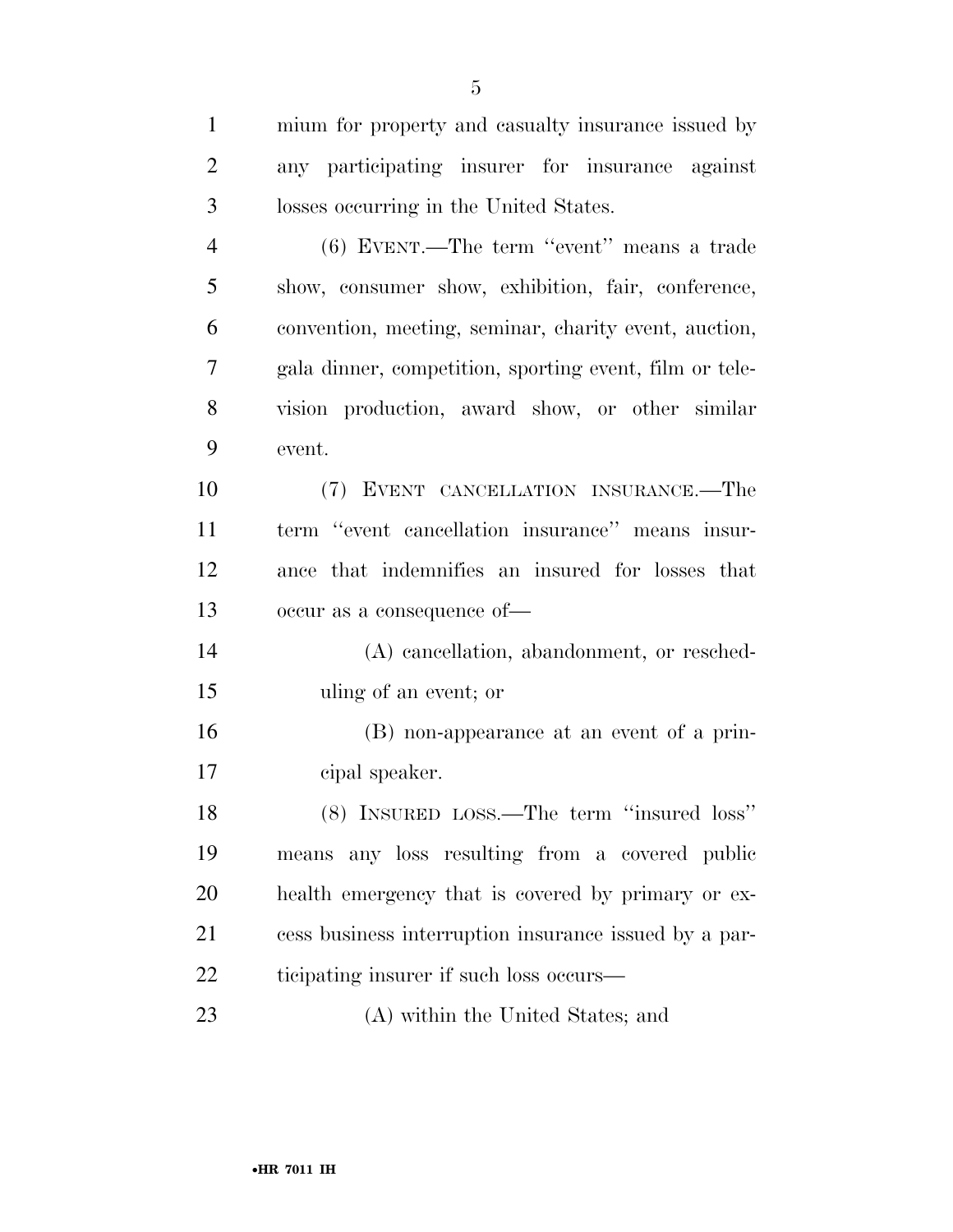| $\mathbf{1}$   | (B) during the period that the covered           |
|----------------|--------------------------------------------------|
| $\overline{2}$ | public health emergency for such area is in ef-  |
| 3              | fect.                                            |
| $\overline{4}$ | $(9)$ INSURER.—The term "insurer" means any      |
| 5              | entity, including any affiliate thereof—         |
| 6              | $(A)$ that is —                                  |
| 7              | (i) licensed or admitted to engage in            |
| 8              | the business of providing primary or excess      |
| 9              | insurance in any State;                          |
| 10             | (ii) not licensed or admitted as de-             |
| 11             | scribed in clause (i), if it is an eligible sur- |
| 12             | plus line carrier listed on the Quarterly        |
| 13             | Listing of Alien Insurers of the NAIC, or        |
| 14             | any successor thereto;                           |
| 15             | (iii) approved for the purpose of offer-         |
| 16             | ing property and casualty insurance by a         |
| 17             | Federal agency in connection with mari-          |
| 18             | time, energy, or aviation activity;              |
| 19             | (iv) a State residual market insurance           |
| 20             | entity or State workers' compensation            |
| 21             | fund; or                                         |
| 22             | (v) any other entity described in sec-           |
| 23             | tion $4(f)$ , to the extent provided in the      |
| 24             | rules of the Secretary issued under section      |
| 25             | 4(f);                                            |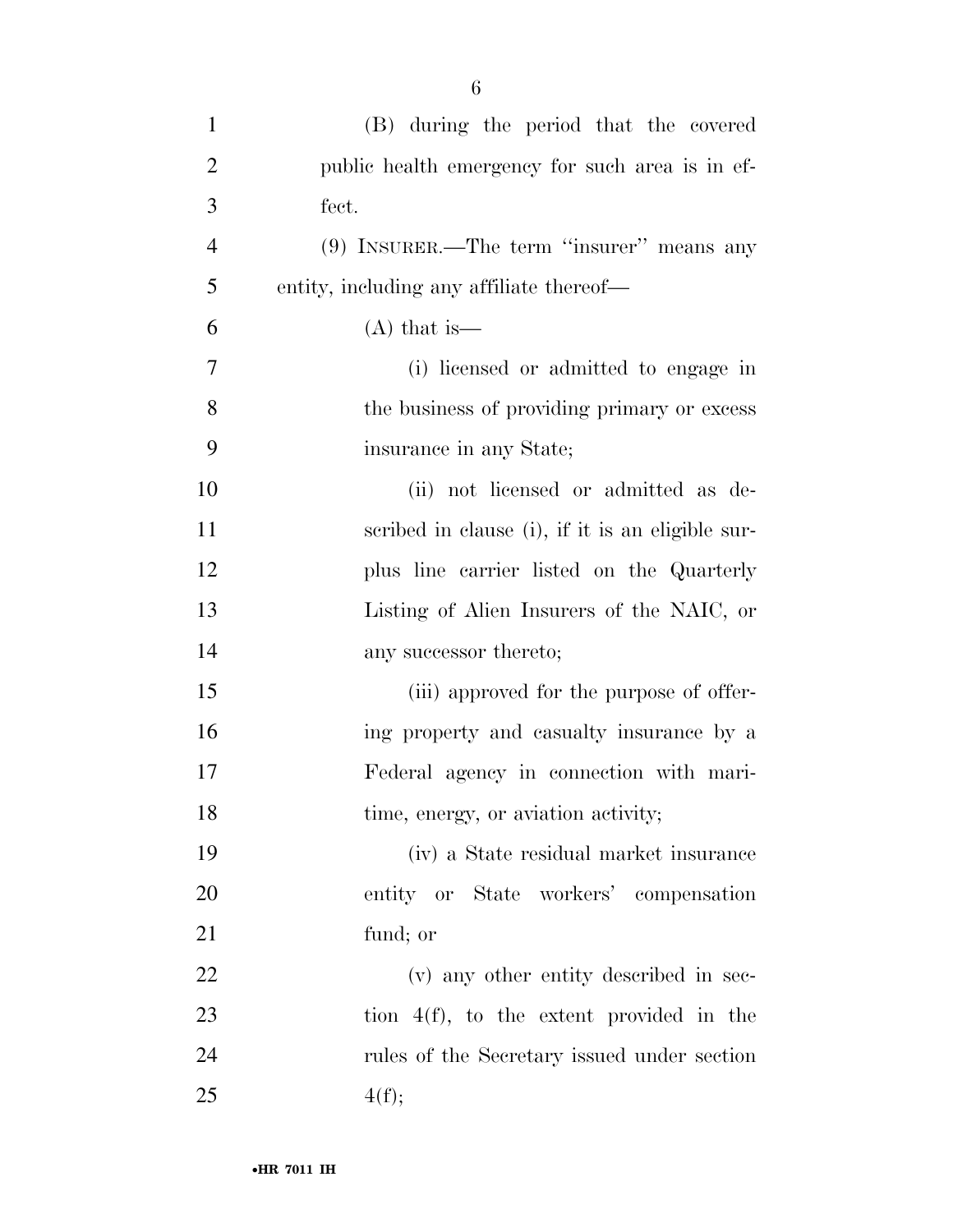| $\mathbf{1}$   | (B) that receives direct earned premiums            |
|----------------|-----------------------------------------------------|
| $\overline{2}$ | for any type of commercial property and cas-        |
| 3              | ualty insurance coverage, other than in the case    |
| $\overline{4}$ | of entities described in subsections (d) and (f)    |
| 5              | of section 4; and                                   |
| 6              | (C) that meets any other criteria that the          |
| 7              | Secretary may reasonably prescribe.                 |
| 8              | Such term includes captive insurers and other self- |
| 9              | insurance arrangements by municipalities and other  |
| 10             | entities (such as workers' compensation self-insur- |
| 11             | ance programs and State workers' compensation re-   |
| 12             | insurance pools).                                   |
| 13             | (10) INSURER DEDUCTIBLE.—The term "in-              |
| 14             | surer deductible" means, with respect to a partici- |
| 15             | pating insurer—                                     |
| 16             | (A) the value of the participating insurer's        |
| 17             | direct earned premiums during the immediately       |
| 18             | preceding calendar year, multiplied by 5 per-       |
| 19             | cent; and                                           |
| 20             | $(B)$ notwithstanding subparagraph $(A)$ , for      |
| 21             | any calendar year, if a participating insurer has   |
| 22             | not had a full year of operations during the cal-   |
| 23             | endar year immediately preceding such calendar      |
| 24             | year, such portion of the direct earned pre-        |
| 25             | miums of the participating insurer as the Sec-      |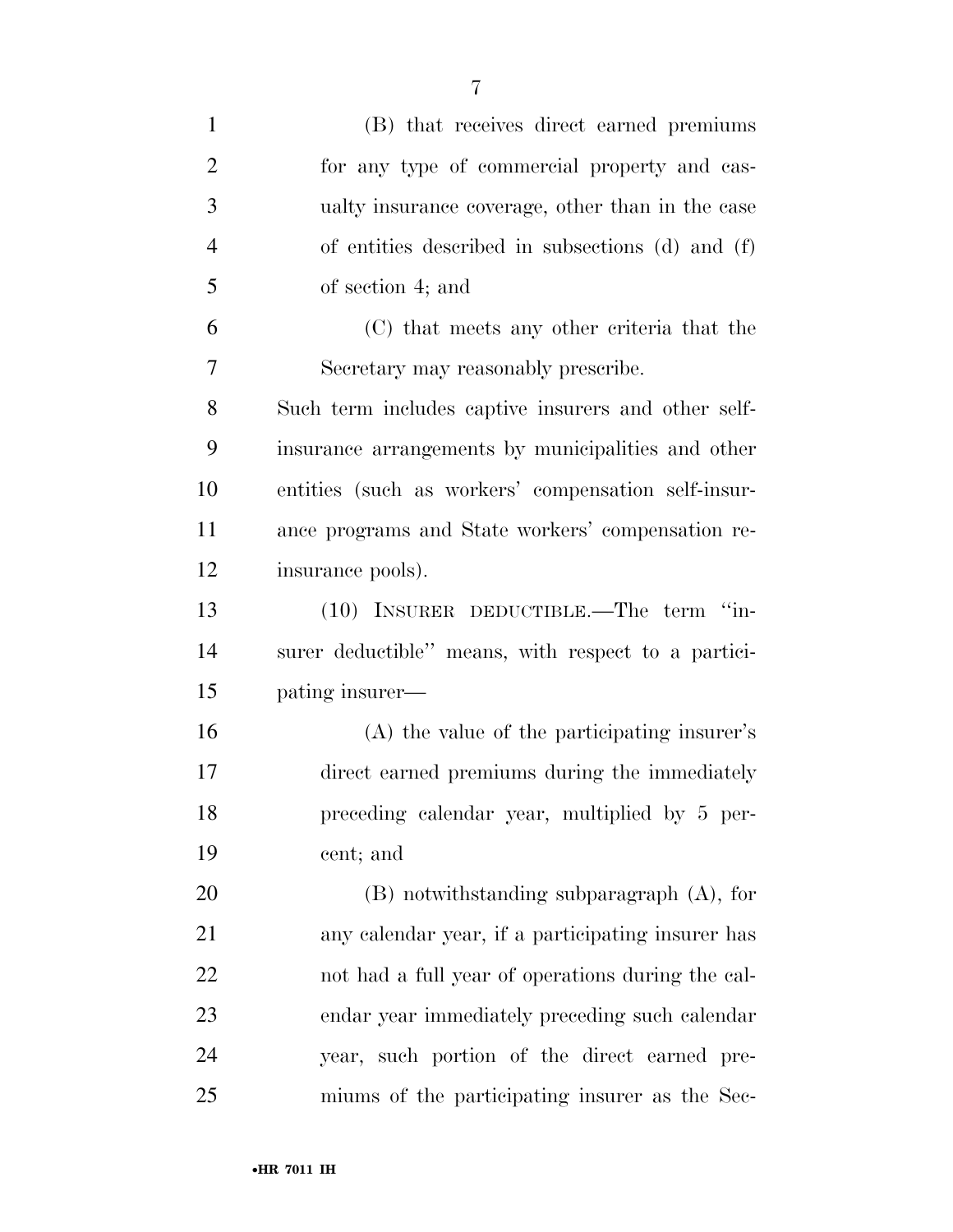| $\mathbf{1}$   | retary determines appropriate, subject to appro-       |
|----------------|--------------------------------------------------------|
| $\overline{2}$ | priate methodologies established by the Sec-           |
| 3              | retary for measuring such direct earned pre-           |
| $\overline{4}$ | miums.                                                 |
| 5              | (11) NAIC.—The term "NAIC" means the Na-               |
| 6              | tional Association of Insurance Commissioners.         |
| 7              | (12) PARTICIPATING INSURER.—The<br>term                |
| 8              | "participating insurer" means, with respect to a cal-  |
| 9              | endar year, an insurer that has elected pursuant to    |
| 10             | section $4(a)(3)$ to participate in the Pandemic Risk  |
| 11             | Reinsurance Program under this Act for such cal-       |
| 12             | endar year.                                            |
| 13             | (13) PERSON.—The term "person" means any               |
| 14             | individual, business or nonprofit entity (including    |
| 15             | those organized in the form of a partnership, limited  |
| 16             | liability company, corporation, or association), trust |
| 17             | or estate, or a State or political subdivision of a    |
| 18             | State or other governmental unit.                      |
| 19             | (14) PROGRAM.—The term "Program" means                 |
| 20             | the Pandemic Risk Reinsurance Program established      |
| 21             | by this Act.                                           |
| 22             | (15) PROPERTY AND CASUALTY INSURANCE.-                 |
| 23             | The term "property and casualty insurance"—            |
| 24             | (A) means commercial lines of property                 |
| 25             | and casualty insurance, including excess insur-        |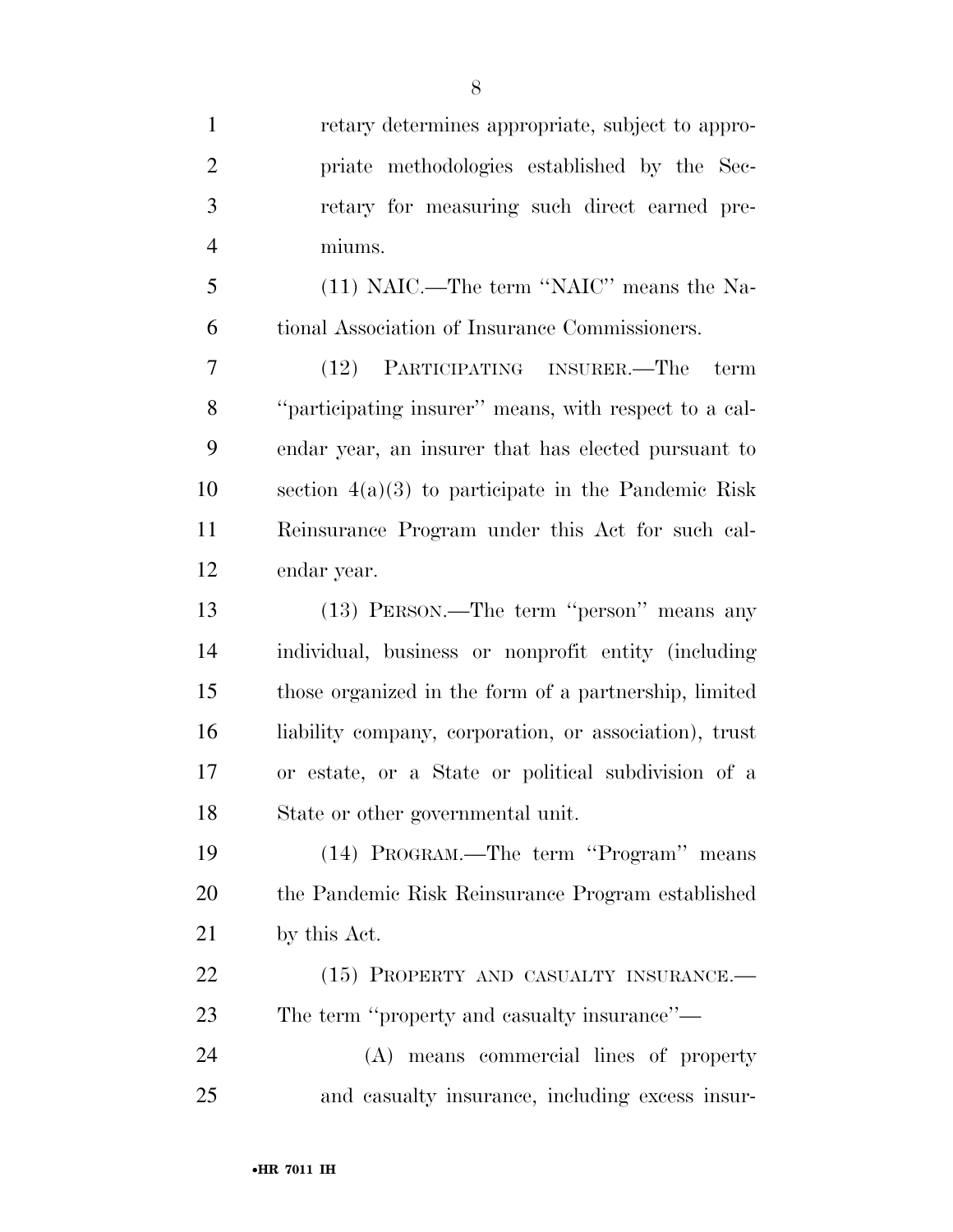| $\mathbf{1}$   | ance, workers' compensation insurance, and                          |
|----------------|---------------------------------------------------------------------|
| $\overline{2}$ | event cancellation insurance; and                                   |
| 3              | (B) does not include—                                               |
| $\overline{4}$ | (i) Federal crop insurance issued or                                |
| 5              | reinsured under the Federal Crop Insur-                             |
| 6              | ance Act $(7 \text{ U.S.C. } 1501 \text{ et seq.}), \text{ or any}$ |
| 7              | other type of crop or livestock insurance                           |
| 8              | that is privately issued or reinsured;                              |
| 9              | (ii) private mortgage insurance (as                                 |
| 10             | such term is defined in section 2 of the                            |
| 11             | Homeowners Protection Act of 1998 (12)                              |
| 12             | $($ U.S.C. 4901)) or title insurance;                               |
| 13             | (iii) financial guaranty insurance                                  |
| 14             | issued by monoline financial guaranty in-                           |
| 15             | surance corporations;                                               |
| 16             | (iv) insurance for medical malpractice;                             |
| 17             | (v) health or life insurance, including                             |
| 18             | group life insurance;                                               |
| 19             | (vi) flood insurance provided under                                 |
| 20             | the National Flood Insurance Act of 1968                            |
| 21             | $(42 \text{ U.S.C. } 4001 \text{ et seq.});$                        |
| 22             | (vii) reinsurance or retrocessional re-                             |
| 23             | insurance;                                                          |
| 24             | (viii) commercial automobile insur-                                 |
| 25             | ance;                                                               |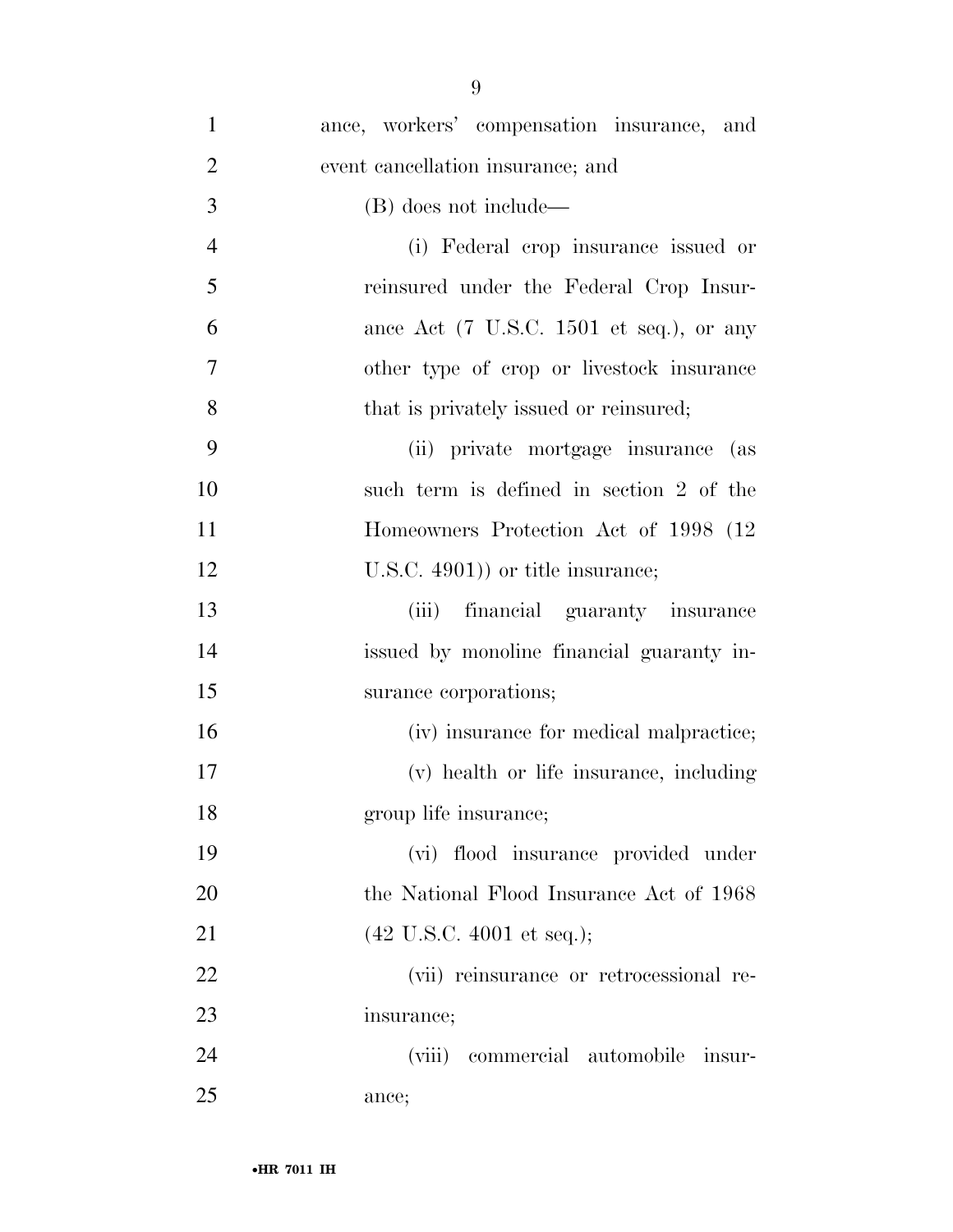| $\mathbf{1}$   | (ix) burglary and theft insurance;                    |
|----------------|-------------------------------------------------------|
| $\overline{2}$ | (x) surety insurance;                                 |
| 3              | (xi) professional liability insurance; or             |
| $\overline{4}$ | (xii) farm owners multiple peril insur-               |
| 5              | ance.                                                 |
| 6              | (16) SECRETARY.—The term "Secretary"                  |
| 7              | means the Secretary of the Treasury.                  |
| 8              | (17) STATE.—The term "State" means any                |
| 9              | State of the United States, the District of Columbia, |
| 10             | the Commonwealth of Puerto Rico, the Common-          |
| 11             | wealth of the Northern Mariana Islands, American      |
| 12             | Samoa, Guam, each of the United States Virgin Is-     |
| 13             | lands, and any territory or possession of the United  |
| 14             | States.                                               |
| 15             | (18) UNITED STATES.—The term "United                  |
| 16             | States" means the several States.                     |
| 17             | (19) RULE OF CONSTRUCTION FOR DATES.—                 |
| 18             | With respect to any reference to a date in this Act,  |
| 19             | such day shall be construed—                          |
| 20             | $(A)$ to begin at 12:01 a.m. on that date;            |
| 21             | and                                                   |
| 22             | (B) to end at midnight on that date.                  |
| 23             | SEC. 4. PANDEMIC RISK REINSURANCE PROGRAM.            |
| 24             | (a) ESTABLISHMENT OF PROGRAM.—                        |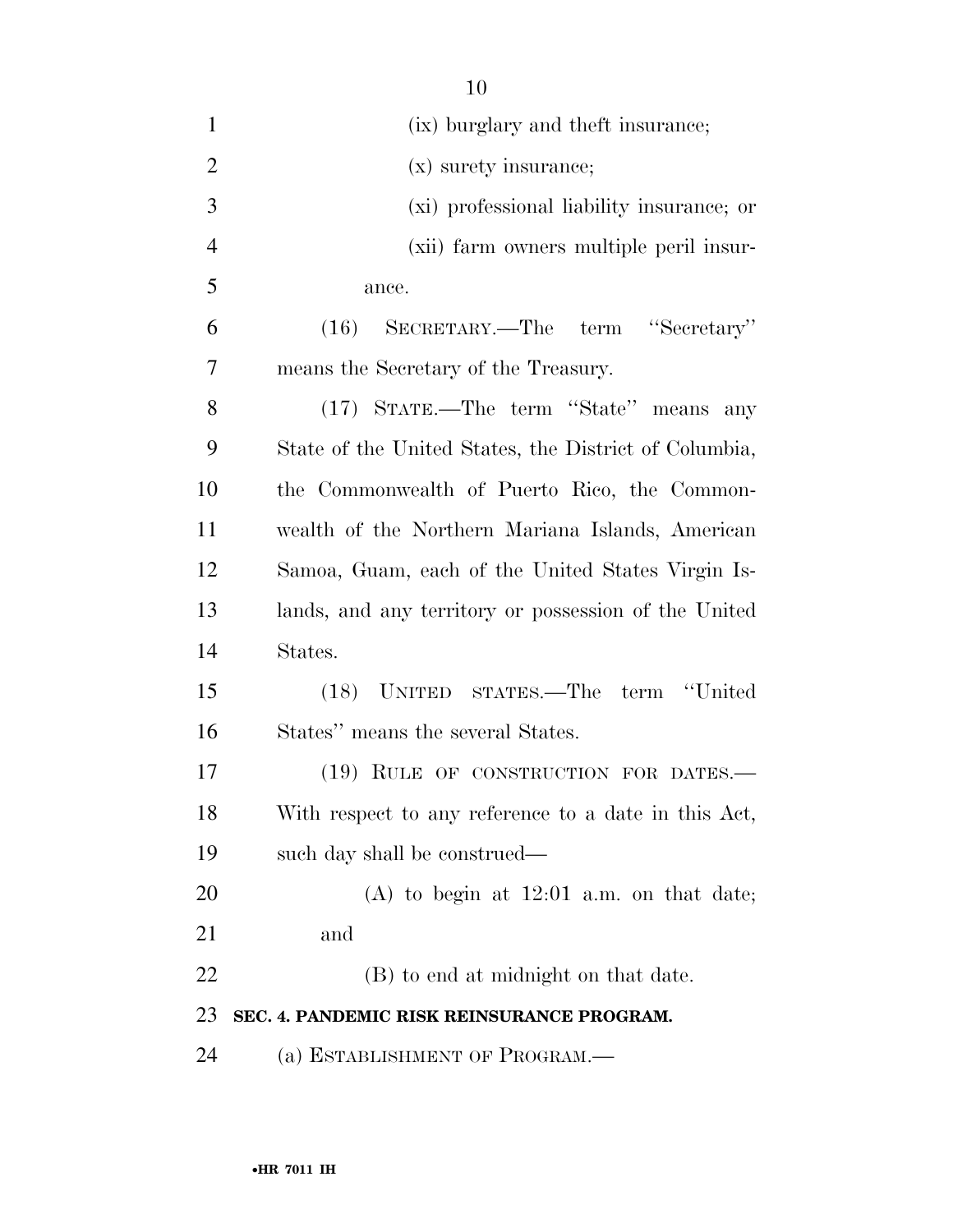| $\mathbf{1}$   | $(1)$ IN GENERAL.—There is established in the                 |
|----------------|---------------------------------------------------------------|
| $\overline{2}$ | Department of the Treasury the Pandemic Risk Re-              |
| 3              | insurance Program.                                            |
| $\overline{4}$ | (2) AUTHORITY OF THE SECRETARY.—Notwith-                      |
| 5              | standing any other provision of State or Federal              |
| 6              | law, the Secretary shall administer the Program,              |
| 7              | and shall pay the Federal share of compensation for           |
| 8              | insured losses in accordance with subsection (e).             |
| 9              | (3) VOLUNTARY PARTICIPATION.—                                 |
| 10             | (A) ELIGIBILITY.—Each entity that meets                       |
| 11             | the definition of an insurer under this Act may               |
| 12             | participate in the Program.                                   |
| 13             | (B) ELECTION.—The Secretary shall pro-                        |
| 14             | vide a process by which insurers may elect to                 |
| 15             | participate in the Program, with respect to a                 |
| 16             | calendar year.                                                |
| 17             | (4) TREATMENT OF EXISTING POLICIES.—This                      |
| 18             | Act may not be construed to affect any policy for             |
| 19             | business interruption insurance in force on the date          |
| 20             | of the enactment of this Act.                                 |
| 21             | (b) CONDITIONS FOR FEDERAL PAYMENTS.-No                       |
| 22             | payment may be made by the Secretary under this section       |
| 23             | with respect to an insured loss that is covered by a partici- |
| 24             | pating insurer, unless—                                       |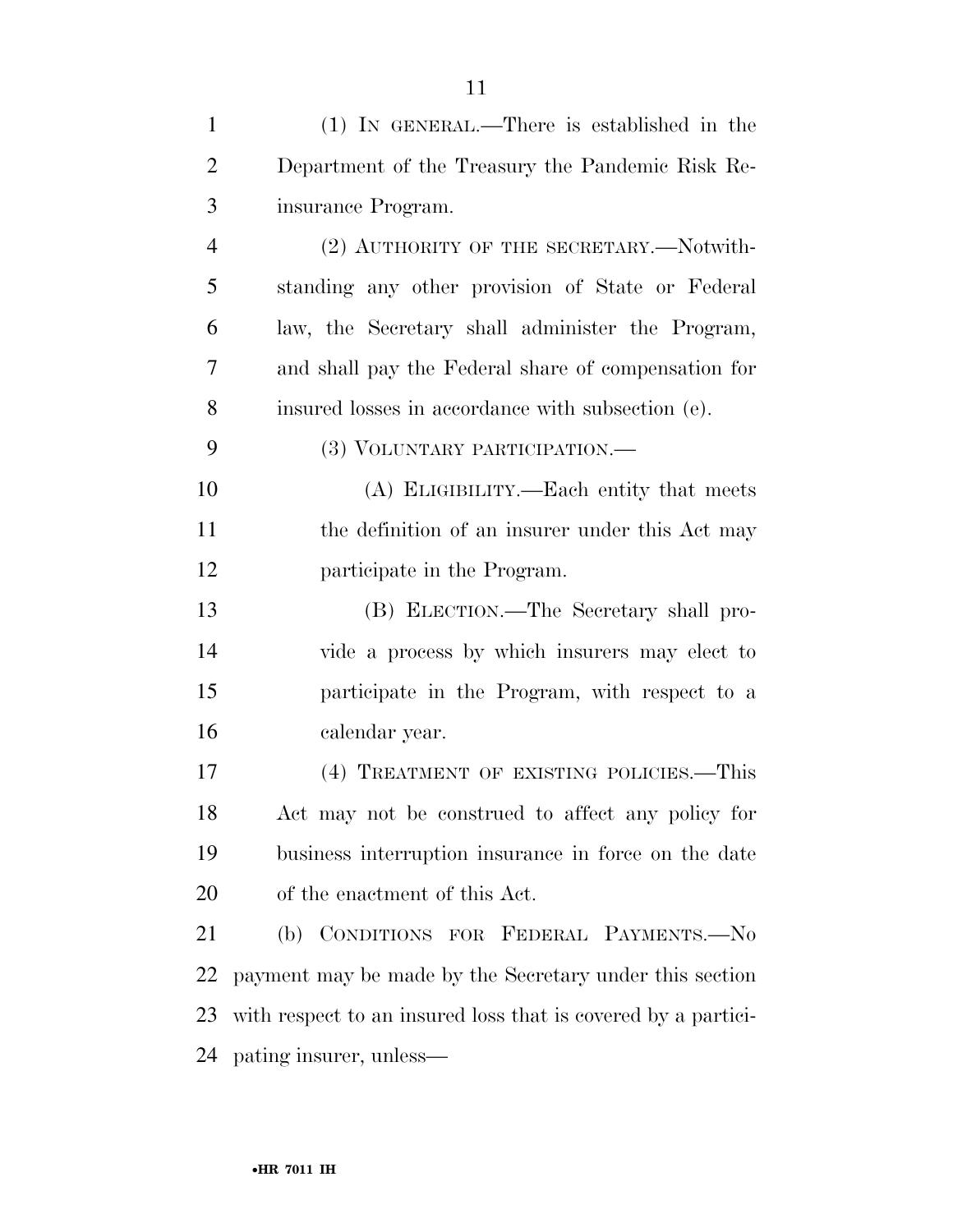| $\mathbf{1}$   | (1) the person that suffers the insured loss, or          |
|----------------|-----------------------------------------------------------|
| $\overline{2}$ | a person acting on behalf of that person, files a         |
| 3              | claim with the participating insurer;                     |
| $\overline{4}$ | (2) the participating insurer provides clear and          |
| 5              | conspicuous disclosure to the policyholder of the pre-    |
| 6              | mium charged for insured losses covered by the Pro-       |
| 7              | gram and the Federal share of compensation for in-        |
| 8              | sured losses under the Program—                           |
| 9              | $(A)$ in the case of any policy that is issued            |
| 10             | before the date of enactment of this Act, not             |
| 11             | later than 90 days after that date of enactment;          |
| 12             | (B) in the case of any policy that is issued              |
| 13             | within 90 days of the date of enactment of this           |
| 14             | Act, at the time of offer and renewal of the pol-         |
| 15             | icy; and                                                  |
| 16             | (C) in the case of any policy that is issued              |
| 17             | more than 90 days after the date of enactment             |
| 18             | of this Act, on a separate line item in the pol-          |
| 19             | icy, at the time of offer and renewal of the pol-         |
| 20             | icy;                                                      |
| 21             | $(3)$ in the case of any policy that is issued after      |
| 22             | the date of enactment of this Act, the participating      |
| 23             | insurer provides clear and conspicuous disclosure to      |
| 24             | policyholder of the existence<br>the<br>$\sigma f$<br>the |
| 25             | \$750,000,000,000 cap under subsection (e)(2), at         |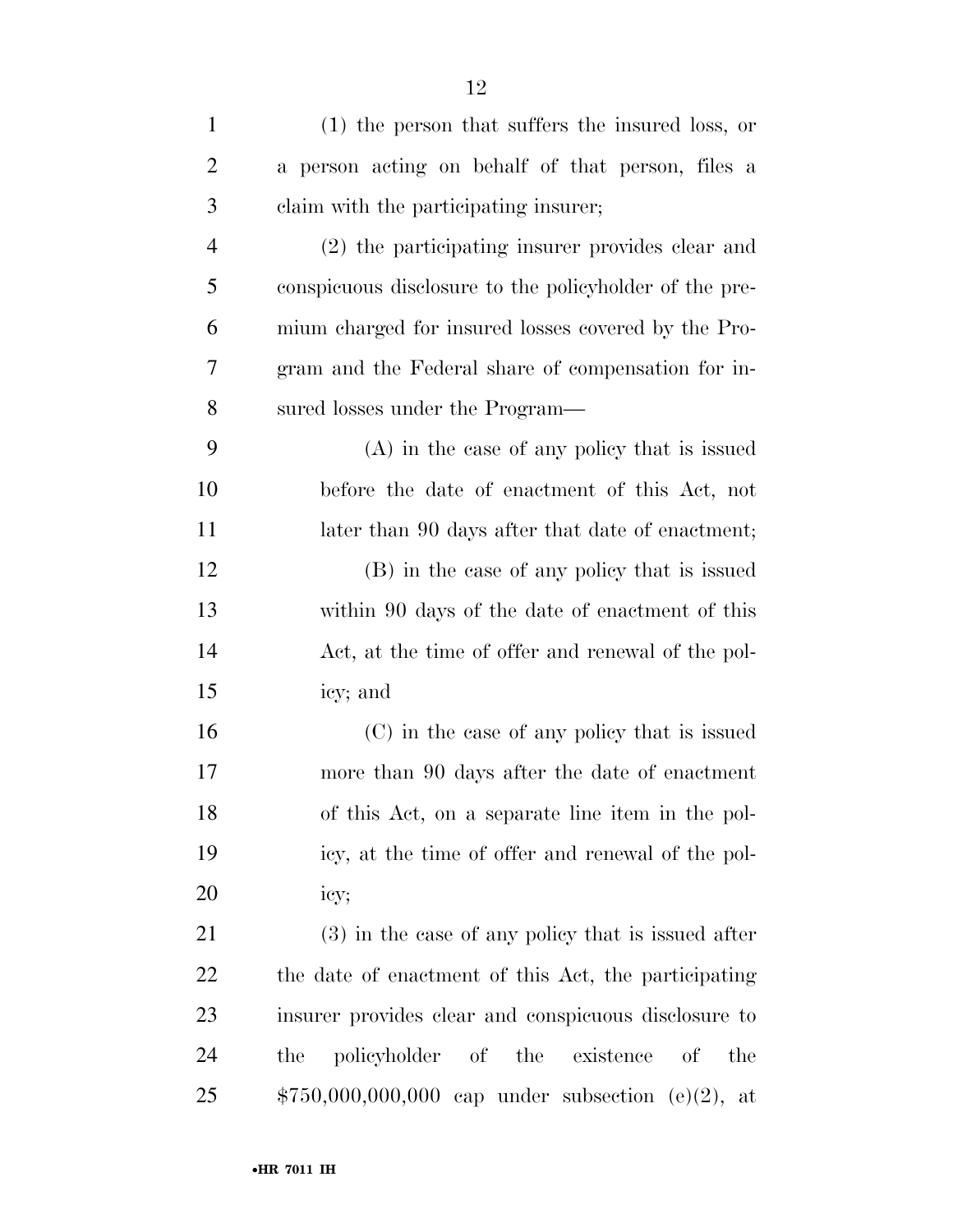| $\mathbf{1}$   | the time of offer, purchase, and renewal of the pol-         |
|----------------|--------------------------------------------------------------|
| $\overline{2}$ | icy;                                                         |
| 3              | (4) the participating insurer processes the claim            |
| $\overline{4}$ | for the insured loss in accordance with appropriate          |
| 5              | business practices, and any reasonable procedures            |
| 6              | that the Secretary may prescribe; and                        |
| 7              | (5) the participating insurer submits to the Sec-            |
| 8              | retary, in accordance with such reasonable proce-            |
| 9              | dures as the Secretary may establish—                        |
| 10             | (A) a claim for payment of the Federal                       |
| 11             | share of compensation for insured losses under               |
| 12             | the Program;                                                 |
| 13             | (B) written certification—                                   |
| 14             | (i) of the underlying claim; and                             |
| 15             | (ii) of all payments made for insured                        |
| 16             | losses; and                                                  |
| 17             | (C) certification of its compliance with the                 |
| 18             | provisions of this subsection.                               |
| 19             | (c) MANDATORY AVAILABILITY OF COVERAGE FOR                   |
| 20             | COVERED PUBLIC HEALTH EMERGENCIES UNDER BUSI-                |
| 21             | NESS INTERRUPTION COVERAGE.—During each calendar             |
| 22             | year, each participating insurer shall, with respect to such |
|                | $23$ year—                                                   |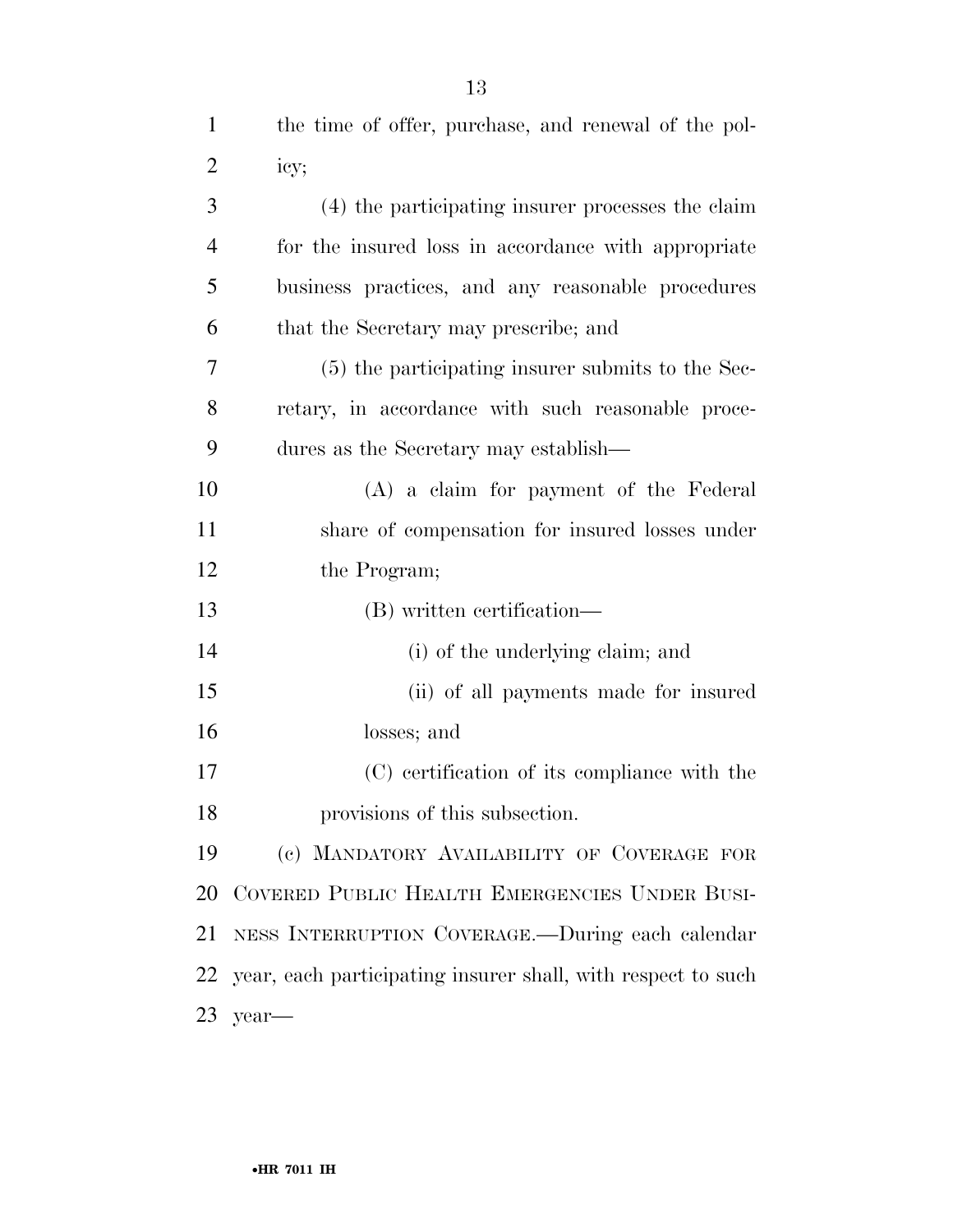(1) make available, in all of its business inter- ruption insurance policies, coverage for insured losses; and

 (2) make available business interruption insur- ance coverage for insured losses that does not differ materially from the terms, conditions, amounts, lim- its, deductibles, or self-insured retentions and other coverage grants, limitations, and exclusions applica- ble to losses arising from events other than public health emergencies.

 (d) STATE RESIDUAL MARKET INSURANCE ENTI-TIES.—

 (1) IN GENERAL.—The Secretary shall issue regulations, as soon as practicable after the date of enactment of this Act, that apply the provisions of this Act to State residual market insurance entities and State workers' compensation funds.

 (2) TREATMENT OF CERTAIN ENTITIES.—For purposes of the regulations issued pursuant to para-graph (1)—

 (A) a State residual market insurance enti-22 ty that does not share its profits and losses with private sector insurers shall be treated as a separate insurer; and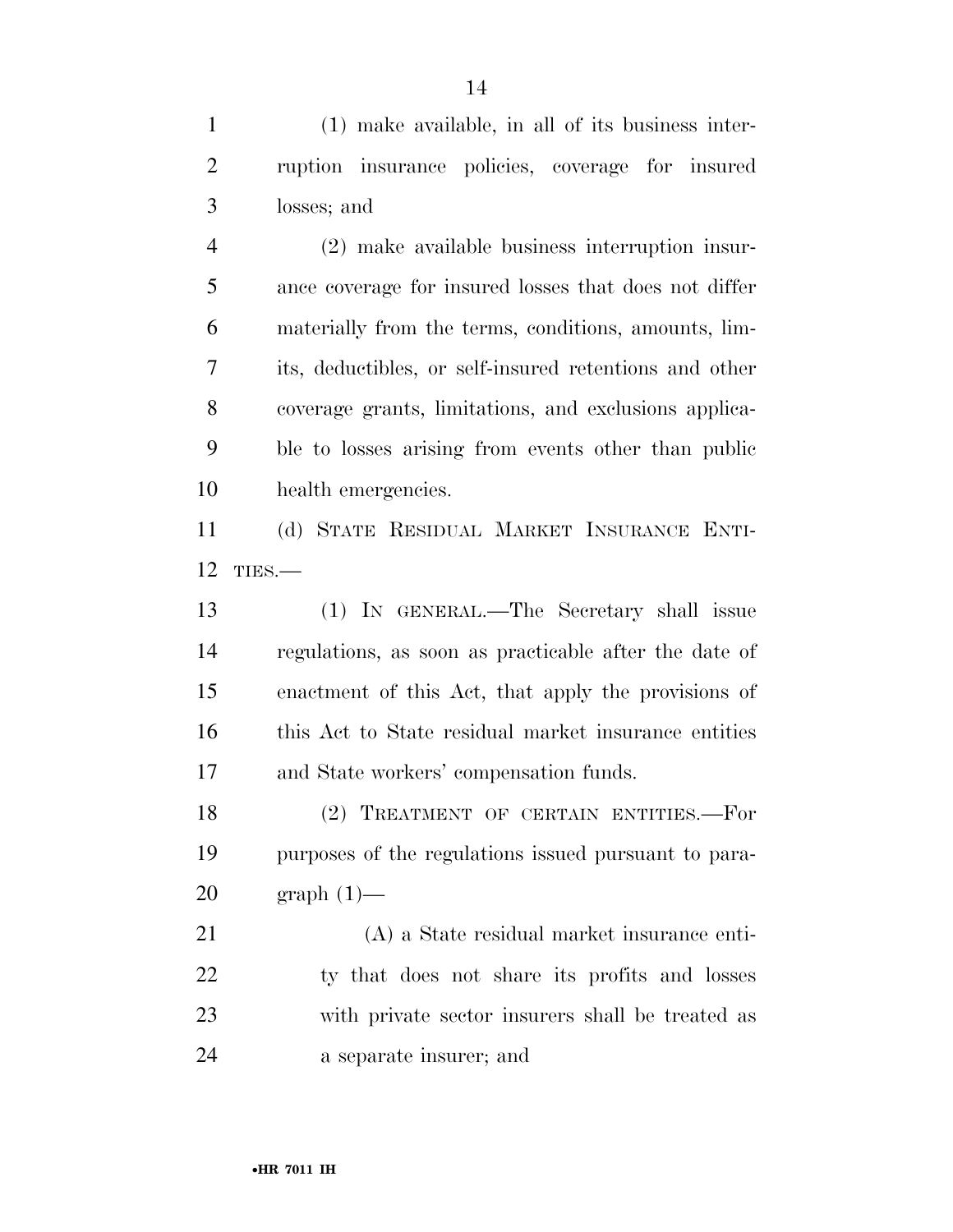(B) a State residual market insurance enti-2 ty that shares its profits and losses with private sector insurers shall not be treated as a sepa- rate insurer, and shall report to each private sector insurance participant its share of the in- sured losses of the entity, which shall be in- cluded in each private sector participating in- surer's insured losses. (3) TREATMENT OF PARTICIPATION IN CERTAIN ENTITIES.—Any participating insurer that partici-

 pates in sharing profits and losses of a State resid- ual market insurance entity shall include in its cal- culations of premiums any premiums distributed to the participating insurer by the State residual mar-ket insurance entity.

(e) REINSURANCE FOR INSURED LOSSES.—

17 (1) FEDERAL SHARE OF COMPENSATION.—

 (A) IN GENERAL.—The Federal share of compensation under the Program to be paid by the Secretary for insured losses of an partici- pating insurer during each calendar year shall be equal to 95 percent of that portion of the amount of such insured losses that exceeds the applicable insurer deductible required to be paid during such calendar year.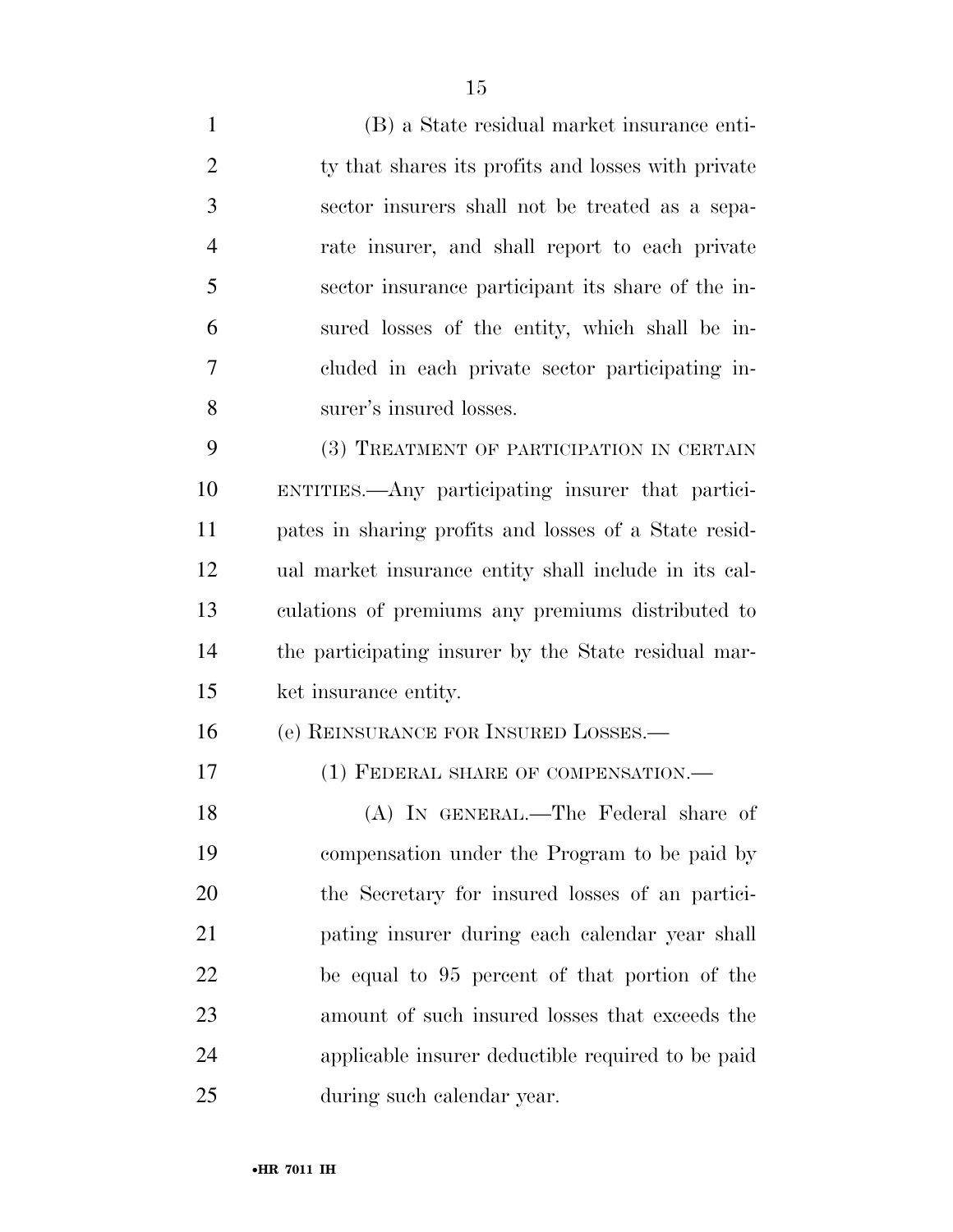- (B) PROGRAM TRIGGER.—In the case of a covered public health emergency commencing after the date on which the Secretary issues final regulations pursuant to paragraph 5 (2)(B)(ii), no compensation shall be paid by the Secretary under subsection (a) unless the ag- gregate industry insured losses for participating insurers resulting from such covered public 9 health emergency exceed  $$250,000,000$ . 10 (C) PROHIBITION ON DUPLICATIVE COM- PENSATION.—The Federal share of compensa- tion for insured losses under the Program shall be reduced by the amount of compensation pro-vided by the Federal Government to any person
- under any other Federal program for those in-sured losses.
- (2) CAP ON ANNUAL LIABILITY.—

18 (A) IN GENERAL.—Notwithstanding para- graph (1) or any other provision of Federal or State law, if the aggregate insured losses exceed 21 \$750,000,000,000, during a calendar year—

 (i) the Secretary shall not make any payment under this Act for any portion of the amount of such losses that exceeds \$750,000,000,000; and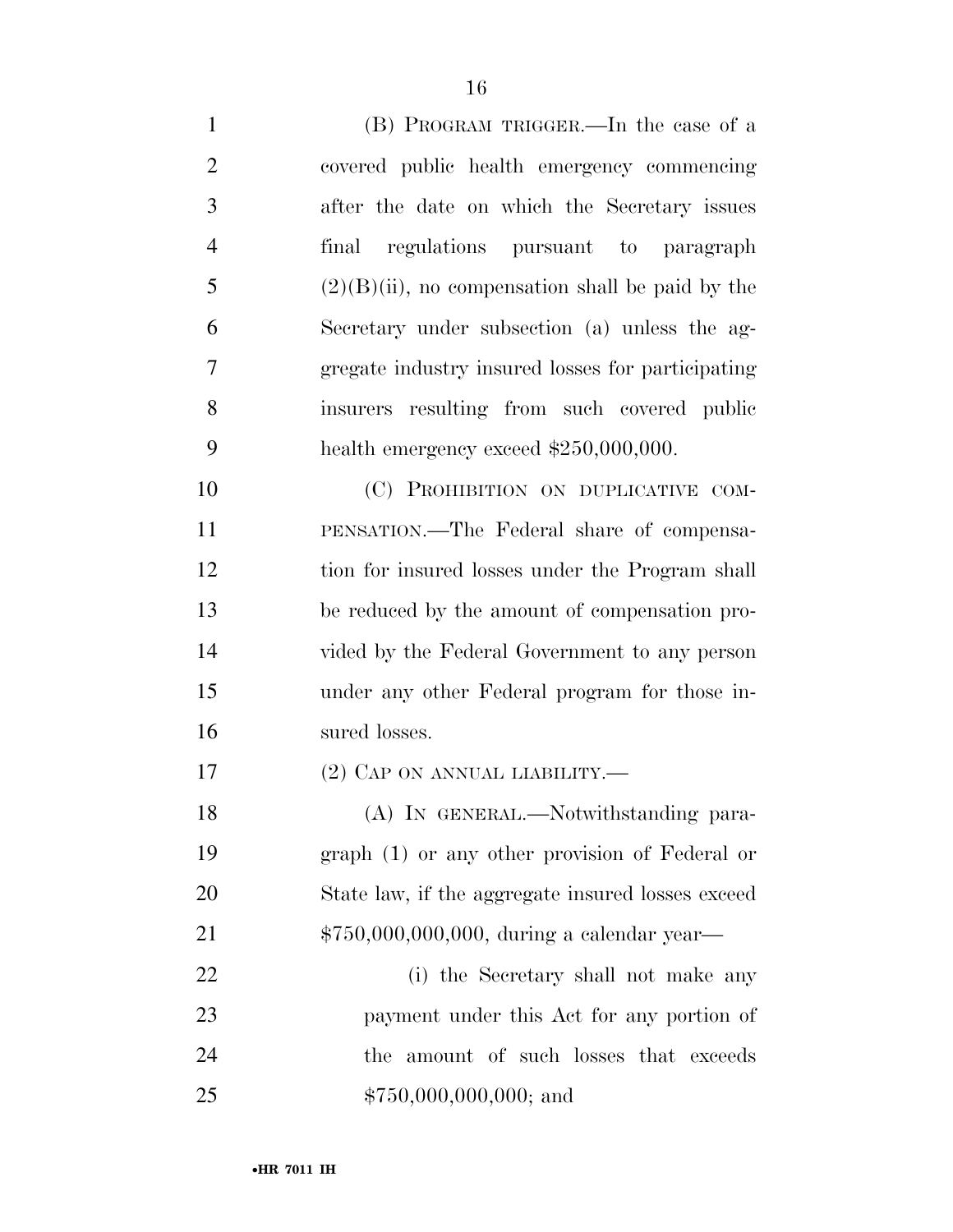- (ii) no participating insurer that has met its insurer deductible shall be liable for the payment of any amounts under subparagraph (B).
- (B) INSURER SHARE.—

 (i) IN GENERAL.—For purposes of subparagraph (A), the Secretary shall de- termine the pro rata share of insured losses to be paid by each participating in- surer that incurs insured losses under the Program, except that, notwithstanding paragraph (1) or any other provision of Federal or State law, no participating in- surer may be required to make any pay- ment for insured losses in excess of its de- ductible under section 3(8) combined with its share of insured losses under paragraph  $(1)(A)$  of this subsection.

19 (ii) REGULATIONS.—Not later than 20 90 days after the date of enactment of this Act, the Secretary shall issue final regula-22 tions for determining the pro rata share of insured losses under the Program when in- sured losses exceed \$750,000,000,000, in accordance with clause (i).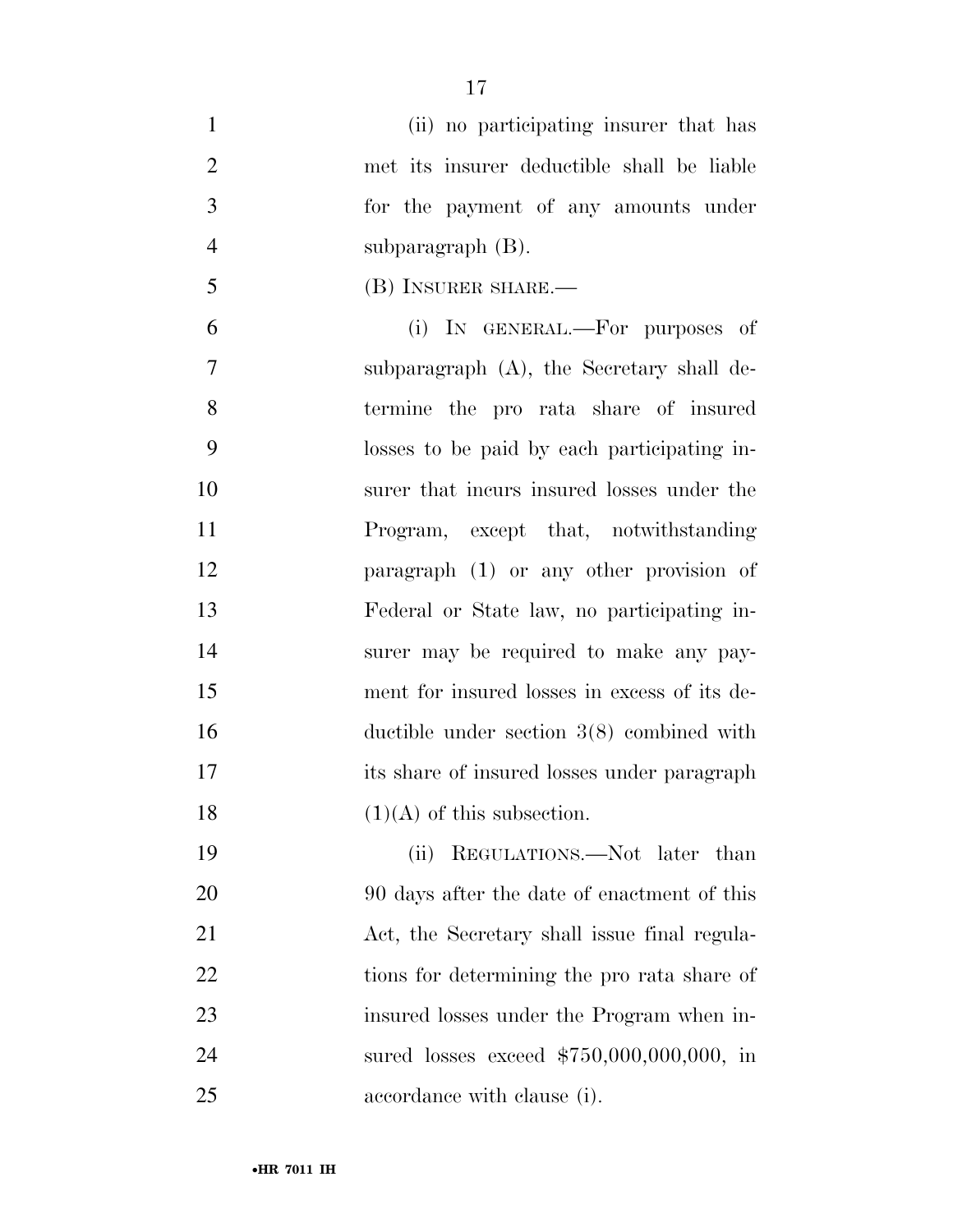| $\mathbf{1}$   | (iii) REPORT TO CONGRESS.—Not                         |
|----------------|-------------------------------------------------------|
| $\overline{2}$ | later than 120 days after the date of en-             |
| $\mathfrak{Z}$ | actment of this Act, the Secretary shall              |
| $\overline{4}$ | provide a report to the Committee on                  |
| 5              | Banking, Housing, and Urban Affairs of                |
| 6              | the Senate and the Committee on Finan-                |
| $\tau$         | cial Services of the House of Representa-             |
| 8              | tives describing the process to be used by            |
| 9              | the Secretary for determining the alloca-             |
| 10             | tion of pro rata payments for insured                 |
| 11             | losses under the Program when such losses             |
| 12             | exceed \$750,000,000,000.                             |
| 13             | NOTICE TO CONGRESS.—The Secretary<br>(3)              |
| 14             | shall notify the Congress if estimated or actual ag-  |
| 15             | gregate insured losses exceed \$750,000,000,000 dur-  |
| 16             | ing any calendar year. The Secretary shall provide    |
| 17             | an initial notice to Congress not later than 15 days  |
| 18             | after the end of a covered public health emergency,   |
| 19             | stating whether the Secretary estimates that aggre-   |
| 20             | gate insured losses will exceed \$750,000,000,000.    |
| 21             | (4) FINAL NETTING.—The Secretary shall have           |
| 22             | sole discretion to determine the time at which claims |
| 23             | relating to any insured loss or covered public health |
| 24             | emergency shall become final.                         |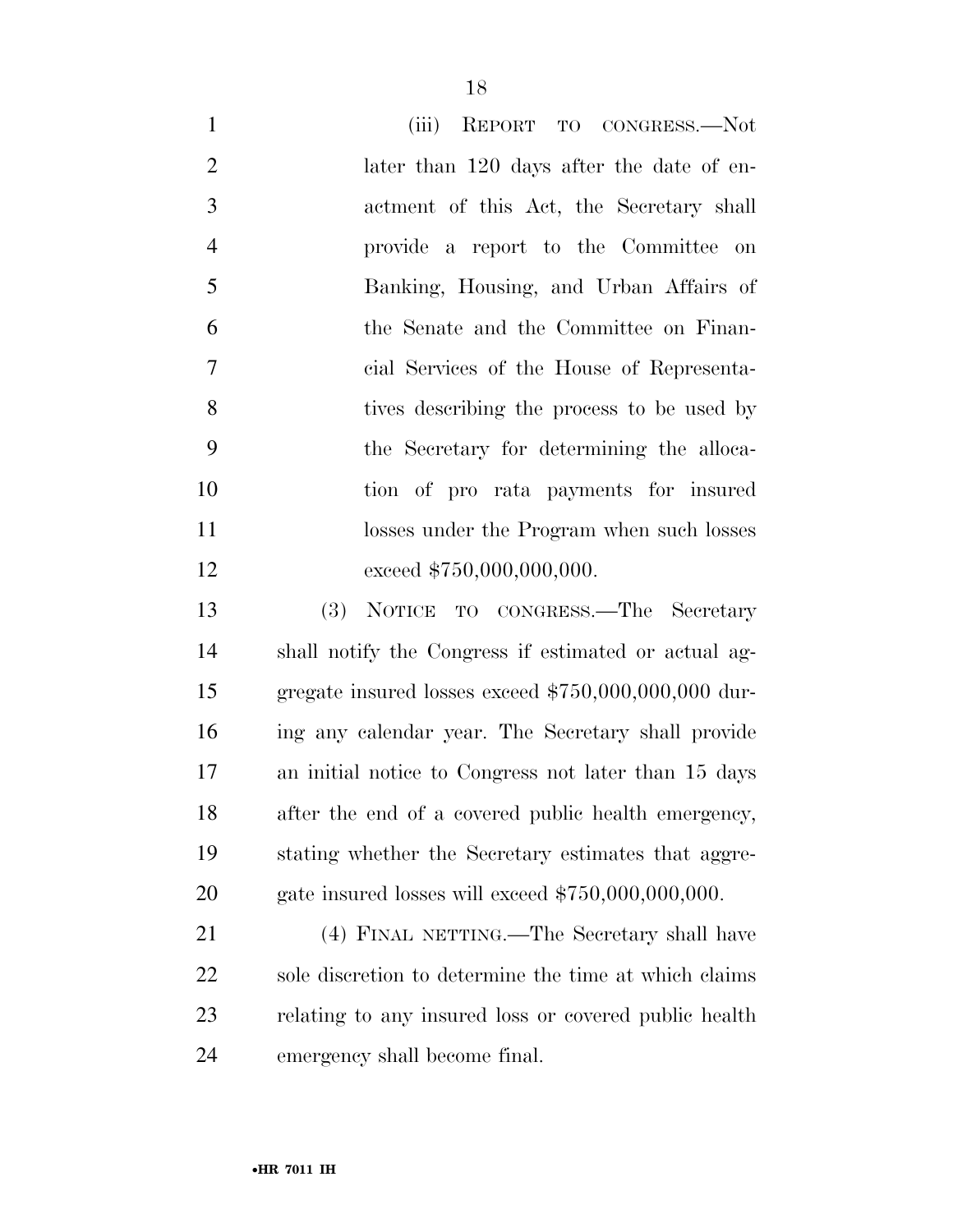(5) DETERMINATIONS FINAL.—Any determina- tion of the Secretary under this subsection shall be final, unless expressly provided, and shall not be subject to judicial review.

 (f) CAPTIVE INSURERS AND OTHER SELF-INSUR- ANCE ARRANGEMENTS.—The Secretary may, in consulta- tion with the NAIC or the appropriate State regulatory authority, apply the provisions of this Act, as appropriate, to other classes or types of captive insurers and other self- insurance arrangements by municipalities and other enti- ties (such as workers' compensation self-insurance pro- grams and State workers' compensation reinsurance pools), but only if such application is determined before the commencement of a covered public health emergency in which such an entity incurs an insured loss and all of the provisions of this Act are applied comparably to such entities.

(g) REINSURANCE TO COVER EXPOSURE.—

 (1) OBTAINING COVERAGE.—This Act may not be construed to limit or prevent insurers from ob- taining reinsurance coverage for insurer deductibles or insured losses retained by insurers pursuant to this section, nor shall the obtaining of such coverage affect the calculation of such deductibles.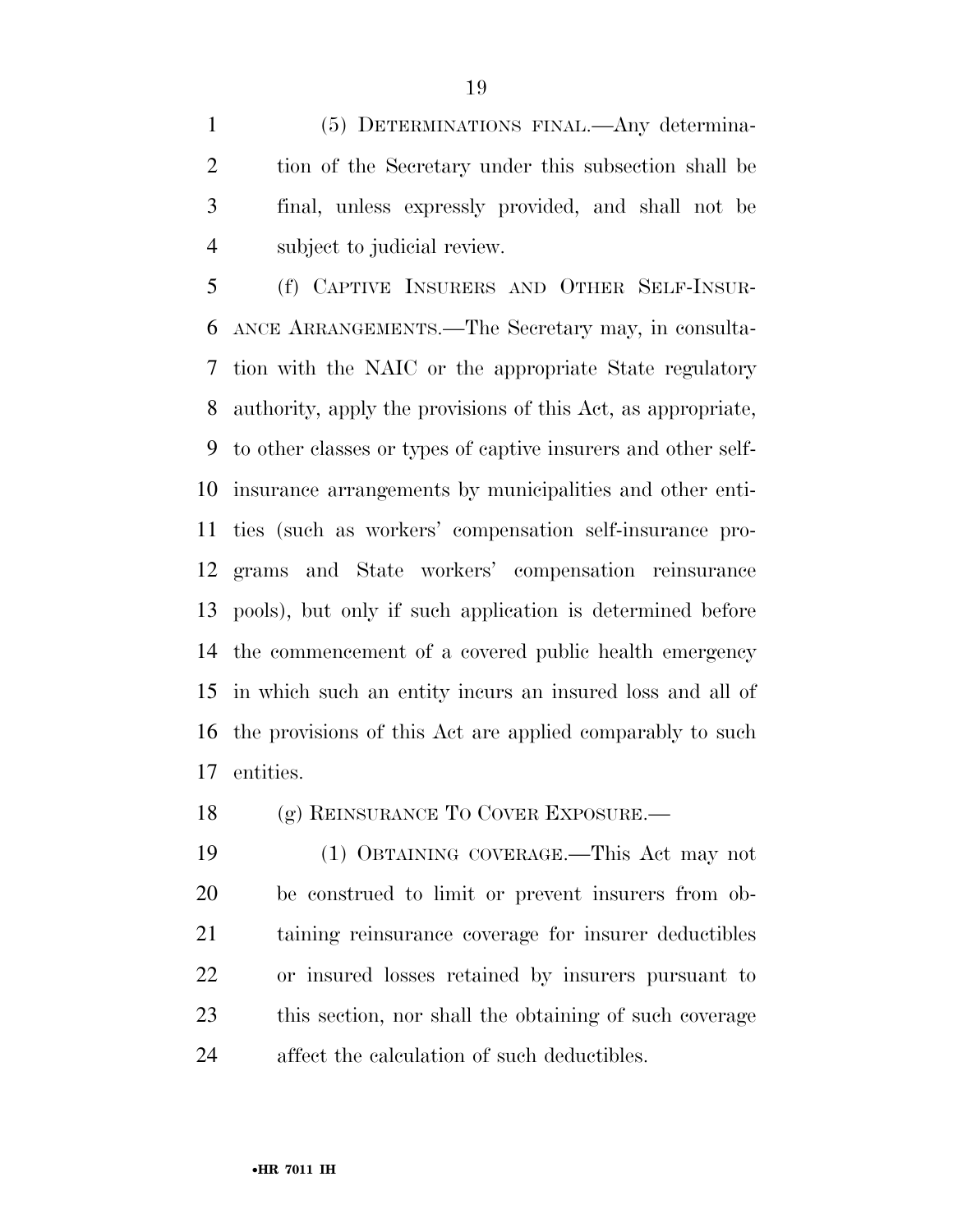(2) LIMITATION ON FINANCIAL ASSISTANCE.— The amount of financial assistance provided pursu- ant to this section shall not be reduced by reinsur- ance paid or payable to an insurer from other sources, except that recoveries from such other sources, taken together with financial assistance for the calendar year provided pursuant to this section, may not exceed the aggregate amount of the insur- er's insured losses for the calendar year. If such re- coveries and financial assistance for the calendar year exceed such aggregate amount of insured losses for the calendar year and there is no agreement be- tween the insurer and any reinsurer to the contrary, an amount in excess of such aggregate insured losses shall be returned to the Secretary.

**SEC. 5. GENERAL AUTHORITY AND ADMINISTRATION OF** 

**CLAIMS.** 

 (a) GENERAL AUTHORITY.—The Secretary shall have the powers and authorities necessary to carry out the Pro-gram, including authority—

 (1) to investigate and audit all claims under the Program; and

 (2) to prescribe regulations and procedures to effectively administer and implement the Program, and to ensure that all participating insurers and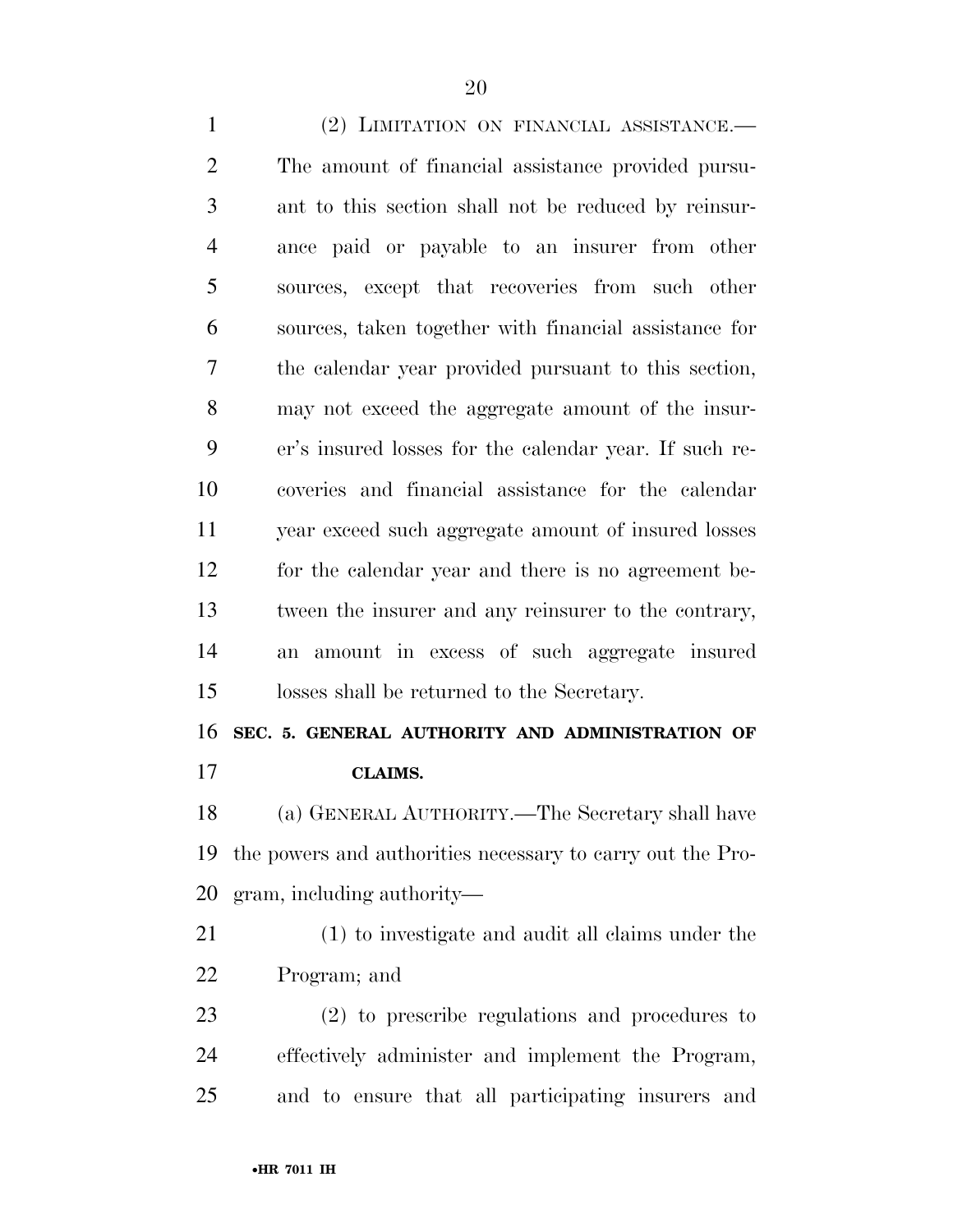self-insured entities are treated comparably under the Program.

 (b) INTERIM RULES AND PROCEDURES.—The Sec- retary may issue interim final rules or procedures speci-fying the manner in which—

 (1) insurers may file and certify claims under the Program;

 (2) the Federal share of compensation for in- sured losses will be paid under the Program, includ- ing payments based on estimates of or actual in-sured losses;

 (3) the Secretary may, at any time, seek repay- ment from or reimburse any insurer, based on esti- mates of insured losses under the Program, to effec- tuate the insured loss sharing provisions in section 4; and

 (4) the Secretary will determine any final net- ting of payments under the Program, including pay- ments owed to the Federal Government from any in- surer and any Federal share of compensation for in- sured losses owed to any insurer, to effectuate the insured loss sharing provisions in section 4.

 (c) CONSULTATION.—The Secretary shall consult with the NAIC, as the Secretary determines appropriate, concerning the Program.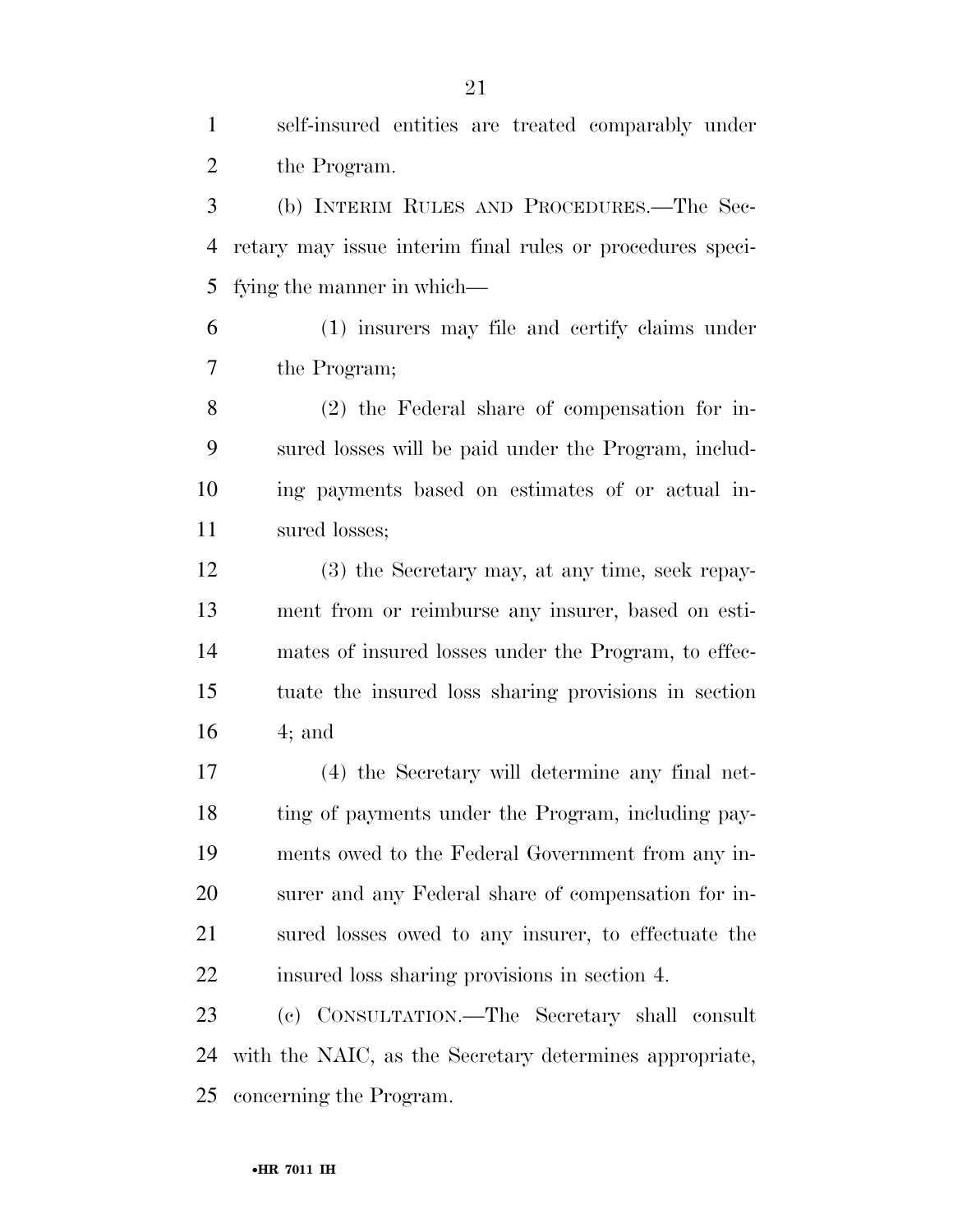(d) CONTRACTS FOR SERVICES.—The Secretary may employ persons or contract for services as may be nec-essary to implement the Program.

(e) SUBMISSION OF PREMIUM INFORMATION.—

 (1) IN GENERAL.—The Secretary shall annually compile information on the business interruption in- surance premium rates of insurers for the preceding year.

 (2) ACCESS TO INFORMATION.—To the extent that such information is not otherwise available to the Secretary, the Secretary may require each in- surer to submit to the NAIC business interruption insurance premium rates, as necessary to carry out paragraph (1), and the NAIC shall make such infor-mation available to the Secretary.

 (3) AVAILABILITY TO CONGRESS.—The Sec- retary shall make information compiled under this subsection available to the Congress, upon request. (f) REPORTING OF BUSINESS INTERRUPTION INSUR-ANCE DATA.—

 (1) AUTHORITY.—Beginning upon the date of the enactment of this Act, in each calendar year, the Secretary shall require participating insurers to sub- mit to the Secretary such information regarding losses of such insurers, under insurance coverage for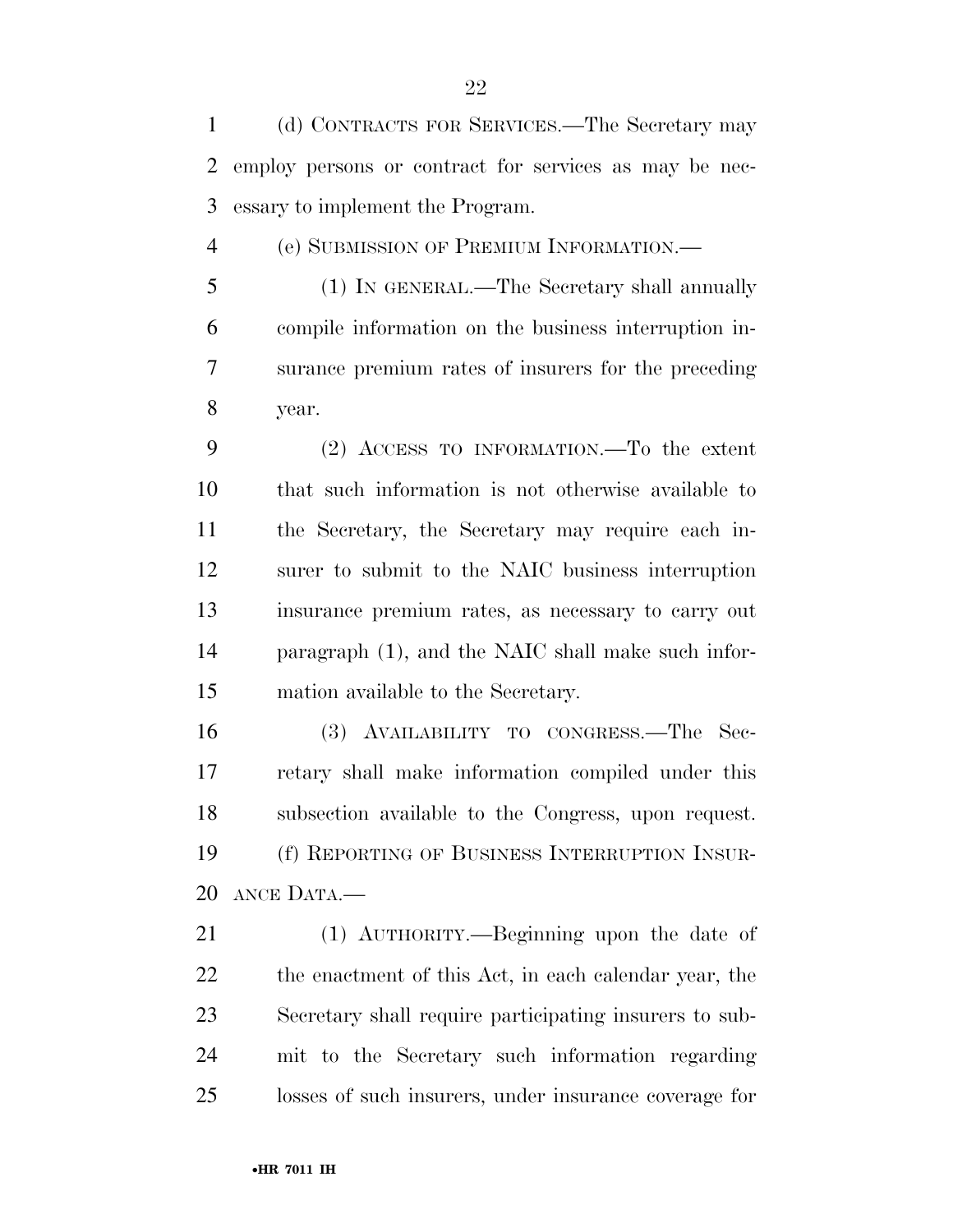| $\mathbf{1}$   | business interruption, resulting from public health    |
|----------------|--------------------------------------------------------|
| $\overline{2}$ | emergencies as the Secretary considers appropriate     |
| 3              | to analyze the effectiveness of the Program, which     |
| $\overline{4}$ | shall include information regarding-                   |
| 5              | (A) lines of insurance with exposure to                |
| 6              | such losses;                                           |
| 7              | (B) premiums earned on such coverage;                  |
| 8              | (C) geographical location of exposures;                |
| 9              | (D) pricing of such coverage;                          |
| 10             | $(E)$ the take-up rate for such coverage;              |
| 11             | $(F)$ the amount of private reinsurance for            |
| 12             | losses resulting from public health emergencies        |
| 13             | purchased; and                                         |
| 14             | (G) such other matters as the Secretary                |
| 15             | considers appropriate.                                 |
| 16             | (2) REPORTS.—Not later than one year after             |
| 17             | the date of the enactment of this Act and annually     |
| 18             | thereafter, the Secretary shall submit a report to the |
| 19             | Committee on Financial Services of the House of        |
| 20             | Representatives and the Committee on Banking,          |
| 21             | Housing, and Urban Affairs of the Senate that in-      |
| 22             | cludes—                                                |
| 23             | (A) an analysis of the overall effectiveness           |
| 24             | of the Program;                                        |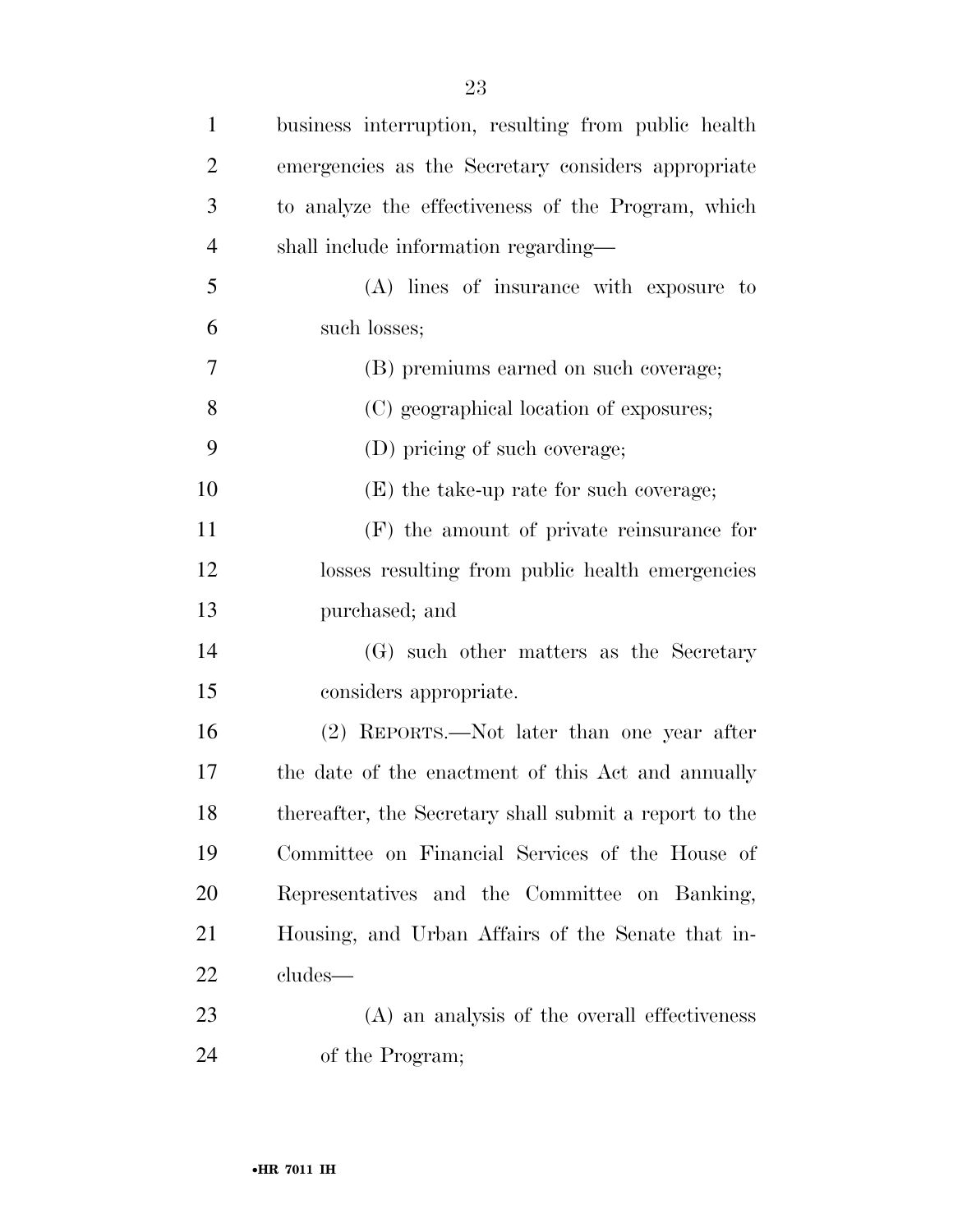| $\mathbf{1}$   | (B) an evaluation of the availability and             |
|----------------|-------------------------------------------------------|
| $\overline{2}$ | affordability of business interruption insurance      |
| 3              | for losses resulting from public health emer-         |
| $\overline{4}$ | gencies;                                              |
| 5              | (C) an evaluation of any changes or trends            |
| 6              | in the data collected under paragraph $(1)$ ;         |
| $\overline{7}$ | (D) an evaluation of whether any aspects              |
| 8              | of the Program have the effect of discouraging        |
| 9              | or impeding insurers from providing business          |
| 10             | interruption insurance coverage or coverage for       |
| 11             | public health emergencies;                            |
| 12             | (E) an evaluation of the impact of the Pro-           |
| 13             | gram on workers' compensation insurers; and           |
| 14             | $(F)$ in the case of the data reported in             |
| 15             | paragraph $(1)(B)$ , an updated estimate of the       |
| 16             | total amount earned since the first January 1         |
| 17             | occurring after the date of the enactment of          |
| 18             | this Act.                                             |
| 19             | (3) PROTECTION OF DATA.—To the extent pos-            |
| 20             | sible, the Secretary shall contract with an insurance |
| 21             | statistical aggregator to collect the information de- |
| 22             | scribed in paragraph (1), which shall keep any non-   |
| 23             | public information confidential and provide it to the |
| 24             | Secretary in an aggregate form or in such other       |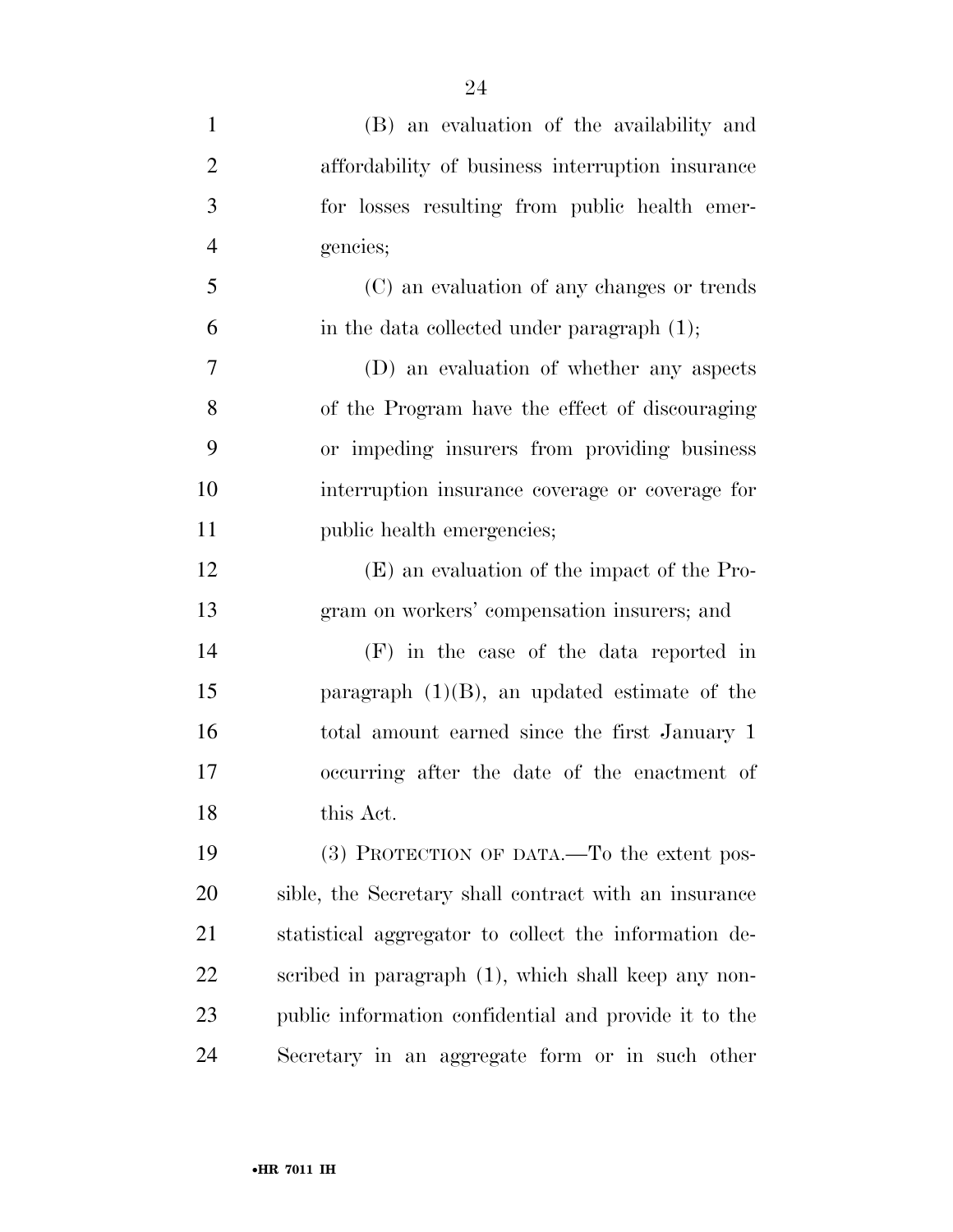form or manner that does not permit identification of the insurer submitting such information.

 (4) ADVANCE COORDINATION.—Before col- lecting any data or information under paragraph (1) from an insurer, or affiliate of an insurer, the Sec- retary shall coordinate with the appropriate State in- surance regulatory authorities and any relevant gov- ernment agency or publicly available sources to de- termine if the information to be collected is available from, and may be obtained in a timely manner by, individually or collectively, such entities. If the Sec- retary determines that such data or information is available, and may be obtained in a timely matter, from such entities, the Secretary shall obtain the data or information from such entities. If the Sec- retary determines that such data or information is not so available, the Secretary may collect such data or information from an insurer and affiliates.

(5) CONFIDENTIALITY.—

20 (A) RETENTION OF PRIVILEGE.—The sub- mission of any non-publicly available data and information to the Secretary and the sharing of any non-publicly available data with or by the Secretary among other Federal agencies, the State insurance regulatory authorities, or any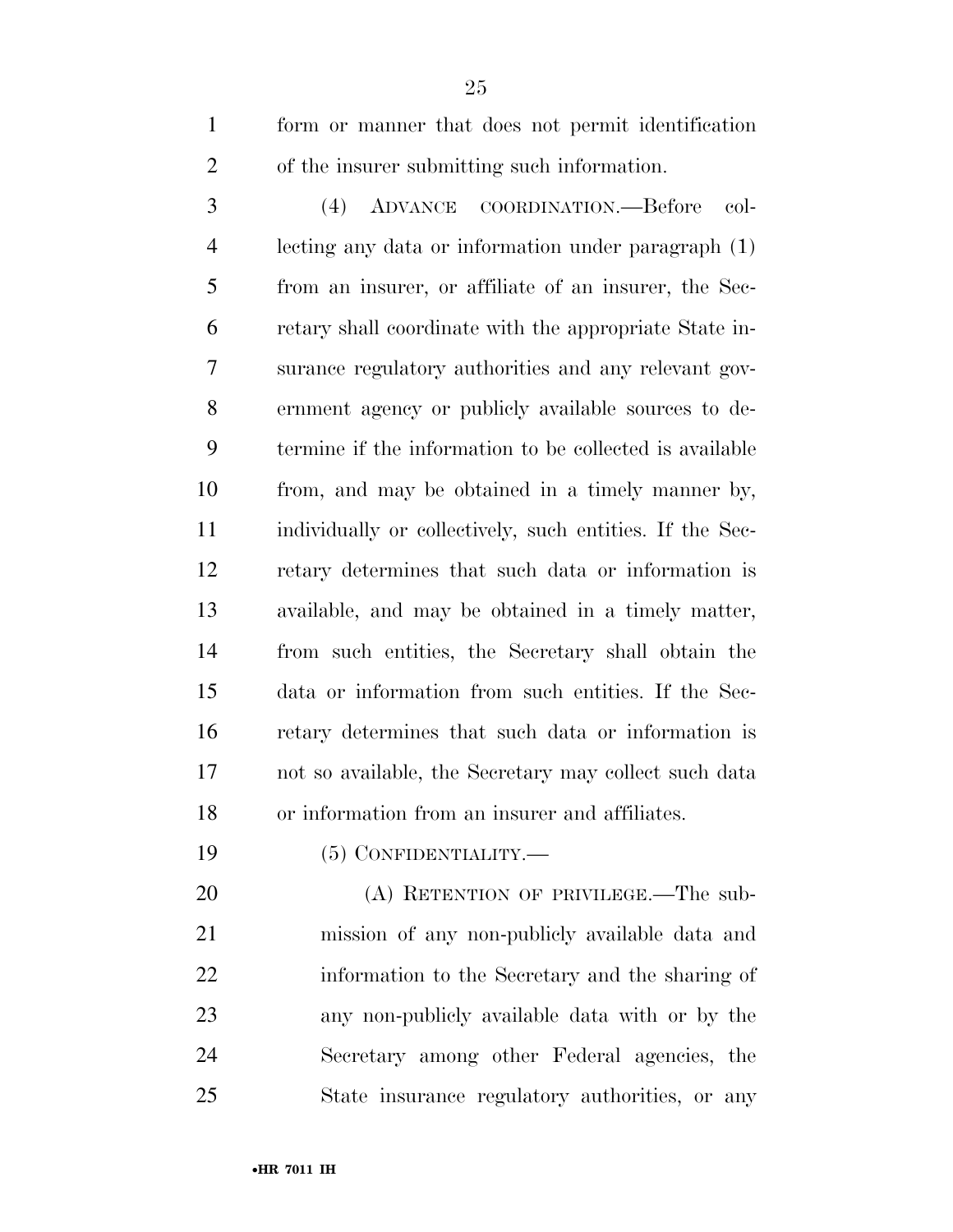other entities under this subsection shall not constitute a waiver of, or otherwise affect, any privilege arising under Federal or State law (in- cluding the rules of any Federal or State court) to which the data or information is otherwise subject.

 (B) CONTINUED APPLICATION OF PRIOR 8 CONFIDENTIALITY AGREEMENTS. Any require- ment under Federal or State law to the extent otherwise applicable, or any requirement pursu- ant to a written agreement in effect between 12 the original source of any non-publicly available data or information and the source of such data or information to the Secretary, regarding the privacy or confidentiality of any data or infor- mation in the possession of the source to the Secretary, shall continue to apply to such data or information after the data or information has been provided pursuant to this subsection.

20 (C) INFORMATION-SHARING AGREE- MENT.—Any data or information obtained by the Secretary under this subsection may be made available to State insurance regulatory authorities, individually or collectively, through an information-sharing agreement that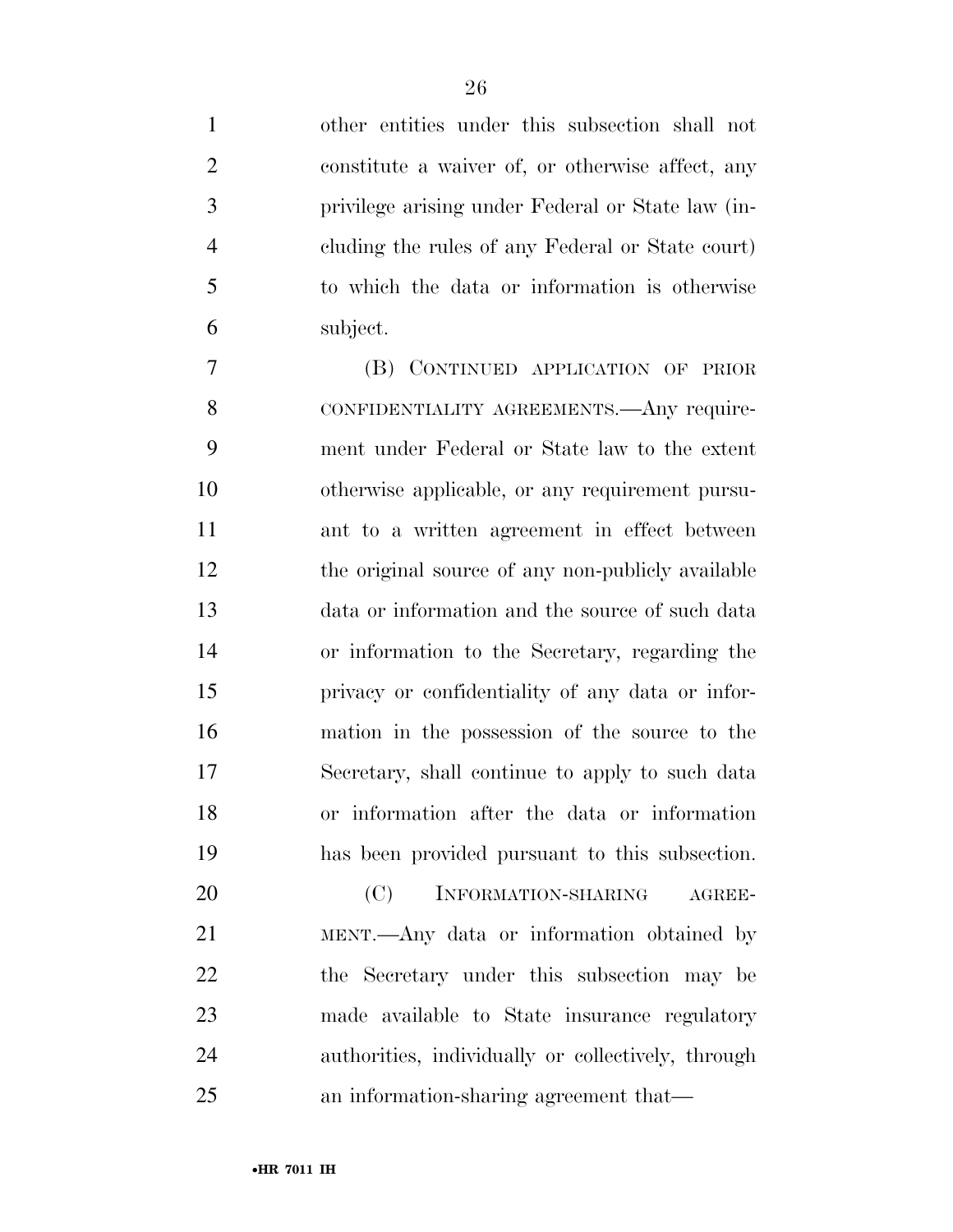(i) shall comply with applicable Fed-eral law; and

 (ii) shall not constitute a waiver of, or otherwise affect, any privilege under Fed- eral or State law (including any privilege referred to in subparagraph (A) and the rules of any Federal or State court) to which the data or information is otherwise subject.

 (D) AGENCY DISCLOSURE REQUIRE- MENTS.—Section 552 of title 5, United States Code, including any exceptions thereunder, shall apply to any data or information submitted under this subsection to the Secretary by an in-surer or affiliate of an insurer.

(g) FUNDING.—

 (1) FEDERAL PAYMENTS.—There are hereby appropriated, out of funds in the Treasury not oth- erwise appropriated, such sums as may be necessary to pay the Federal share of compensation for in-sured losses under the Program.

 (2) ADMINISTRATIVE EXPENSES.—There are hereby appropriated, out of funds in the Treasury not otherwise appropriated, such sums as may be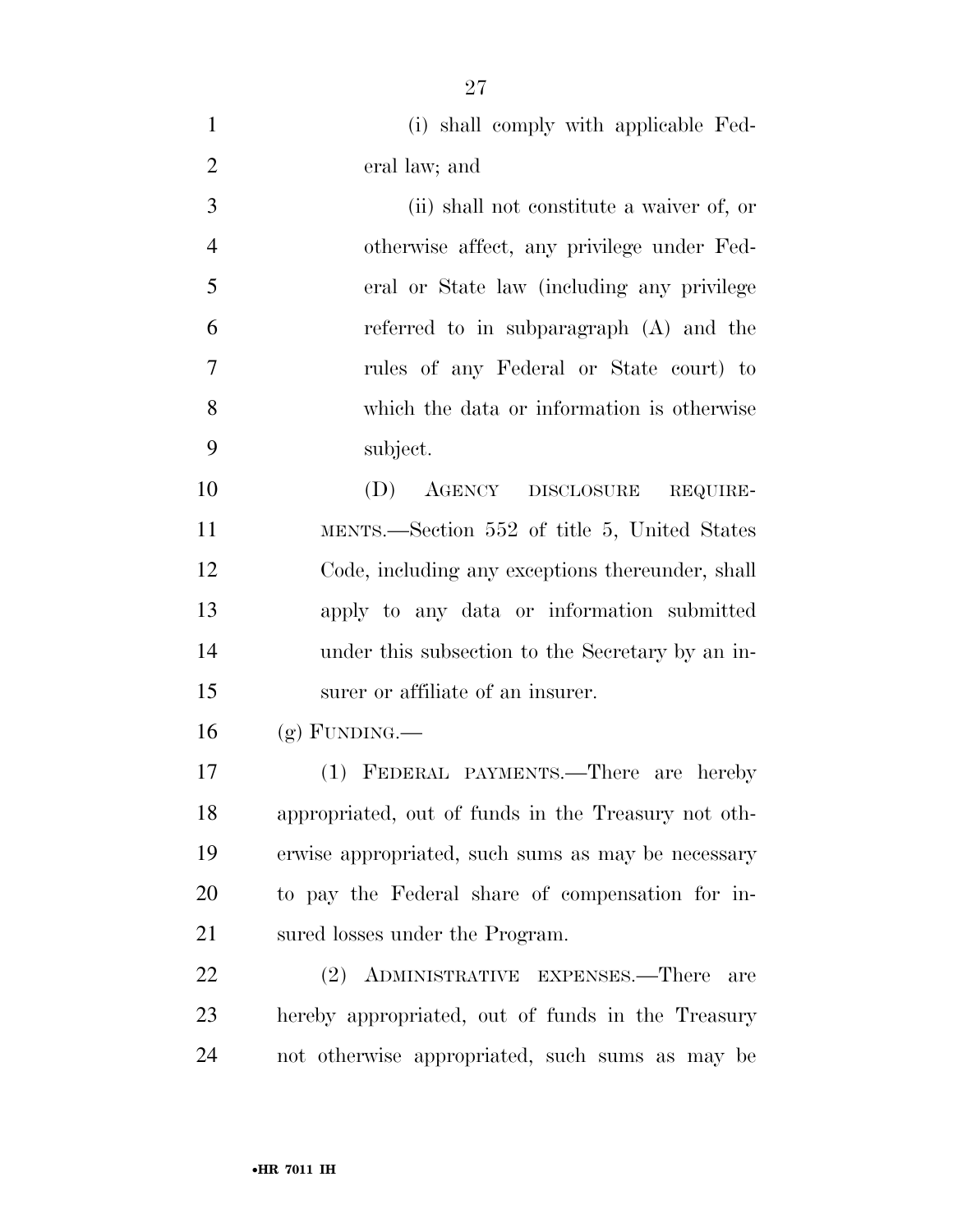necessary to pay reasonable costs of administering the Program.

## **SEC. 6. PREEMPTION AND NULLIFICATION OF PRE-EXIST-ING EXCLUSIONS.**

 (a) GENERAL NULLIFICATION.—Any exclusion in a contract of a participating insurer for business interrup- tion insurance that is in force on the date of enactment of this Act shall be void to the extent that it excludes losses that would otherwise be insured losses under the Program.

 (b) GENERAL PREEMPTION.—Any State approval of any exclusion from a contract of a participating insurer for business interruption insurance that is in force on the date of enactment of this Act, shall be void to the extent that it excludes losses that would otherwise be insured losses under the Program.

 (c) REINSTATEMENT OF EXCLUSIONS.—Notwith- standing subsections (a) and (b) or any provision of State law, a participating insurer may reinstate a preexisting provision in a contract for business interruption insurance that is in force on the date of enactment of this Act and that excludes coverage for loss resulting from a covered public health emergency only—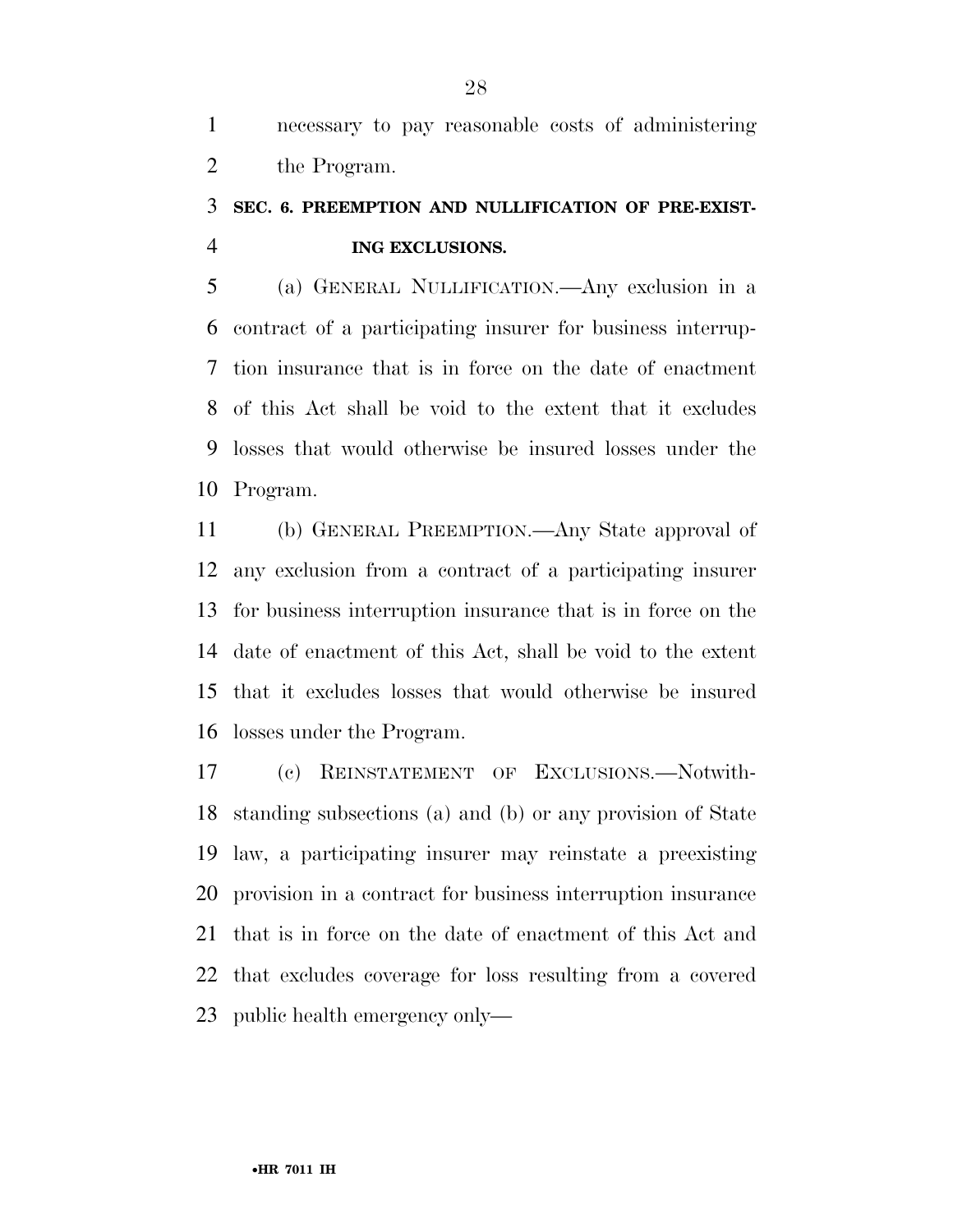| $\mathbf{1}$   | (1) if the participating insurer has received a            |
|----------------|------------------------------------------------------------|
| $\overline{2}$ | written statement from the insured that affirma-           |
| 3              | tively authorizes such reinstatement; or                   |
| $\overline{4}$ | $(2)$ for contracts in effect for less than 5              |
| 5              | months-                                                    |
| 6              | (A) the insured fails to pay any increased                 |
| 7              | premium charged by the participating insurer               |
| 8              | for providing such coverage for covered public             |
| 9              | health emergencies, but only if such premium               |
| 10             | does not increase by more than 15 percent; and             |
| 11             | (B) the participating insurer provided no-                 |
| 12             | tice, at least 30 days before any such reinstate-          |
| 13             | ment, of $-$                                               |
| 14             | the increased premium for such<br>(i)                      |
| 15             | covered public health emergency coverage;                  |
| 16             | and                                                        |
| 17             | (ii) the rights of the insured with re-                    |
| 18             | spect to such coverage, including any date                 |
| 19             | upon which the exclusion would be rein-                    |
| 20             | stated if no payment is received.                          |
| 21             | SEC. 7. PRESERVATION PROVISIONS.                           |
| 22             | (a) STATE LAW.—Nothing in this Act shall affect the        |
| 23             | jurisdiction or regulatory authority of the insurance com- |
| 24             | missioner (or any agency or office performing like func-   |
| 25             | tions) of any State over any insurer or other person—      |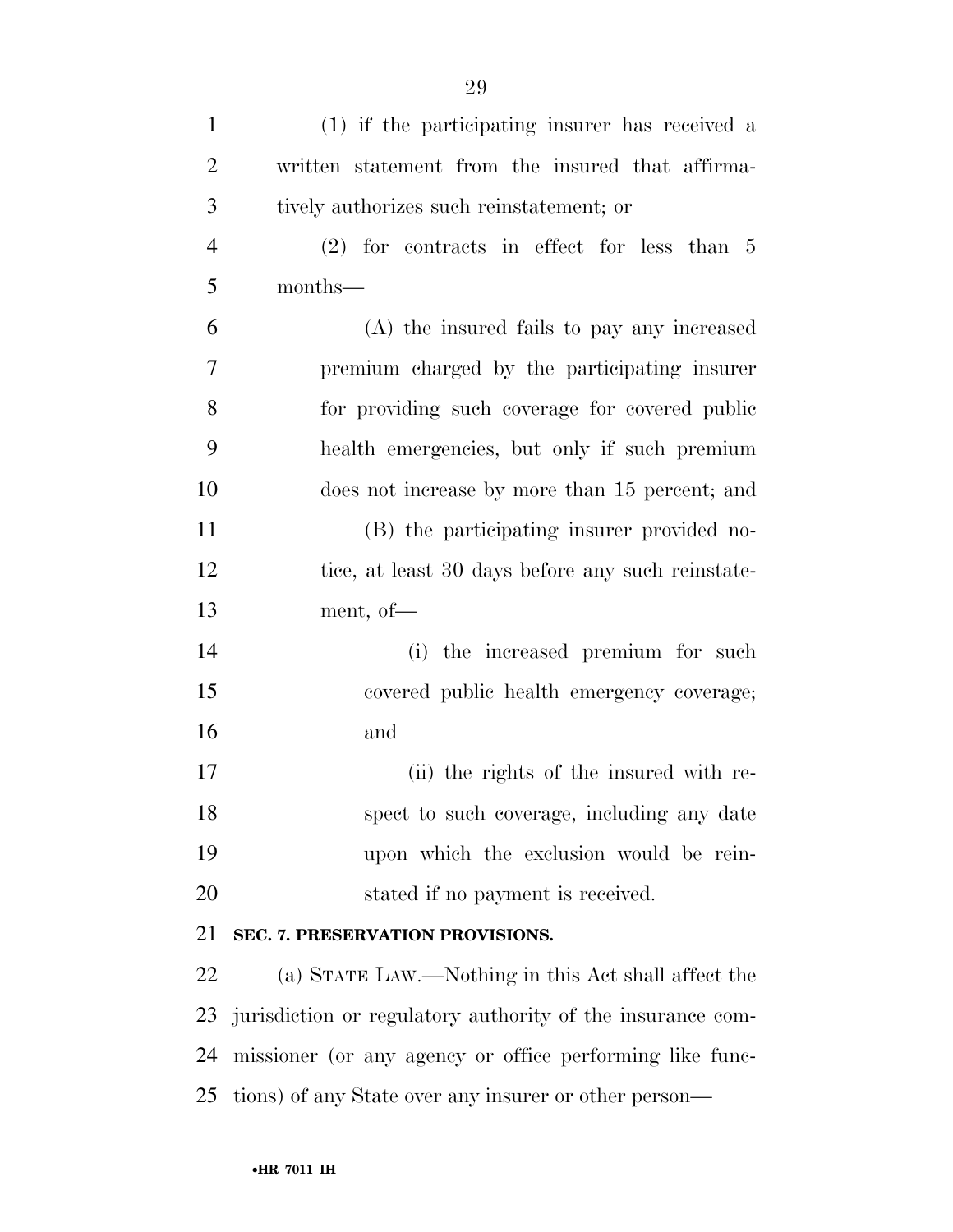|     |  | (1) except as specifically provided in this Act; |  |  |
|-----|--|--------------------------------------------------|--|--|
| and |  |                                                  |  |  |

 $3 \t(2)$  except that—

 (A) the definition of the term ''covered public health emergency'' in section 3 shall be the exclusive definition of that term for pur- poses of compensation for insured losses under this Act, and shall preempt any provision of State law that is inconsistent with that defini- tion, to the extent that such provision of law would otherwise apply to any type of insurance 12 covered by this Act;

 (B) during the period beginning on the date of enactment of this Act and ending on December 31, 2020, rates and forms for busi- ness interruption insurance covered by this Act and filed with any State shall not be subject to **prior** approval or a waiting period under any law of a State that would otherwise be applica- ble, except that nothing in this Act affects the ability of any State to invalidate a rate as ex- cessive, inadequate, or unfairly discriminatory, and, with respect to forms, where a State has prior approval authority, it shall apply to allow subsequent review of such forms; and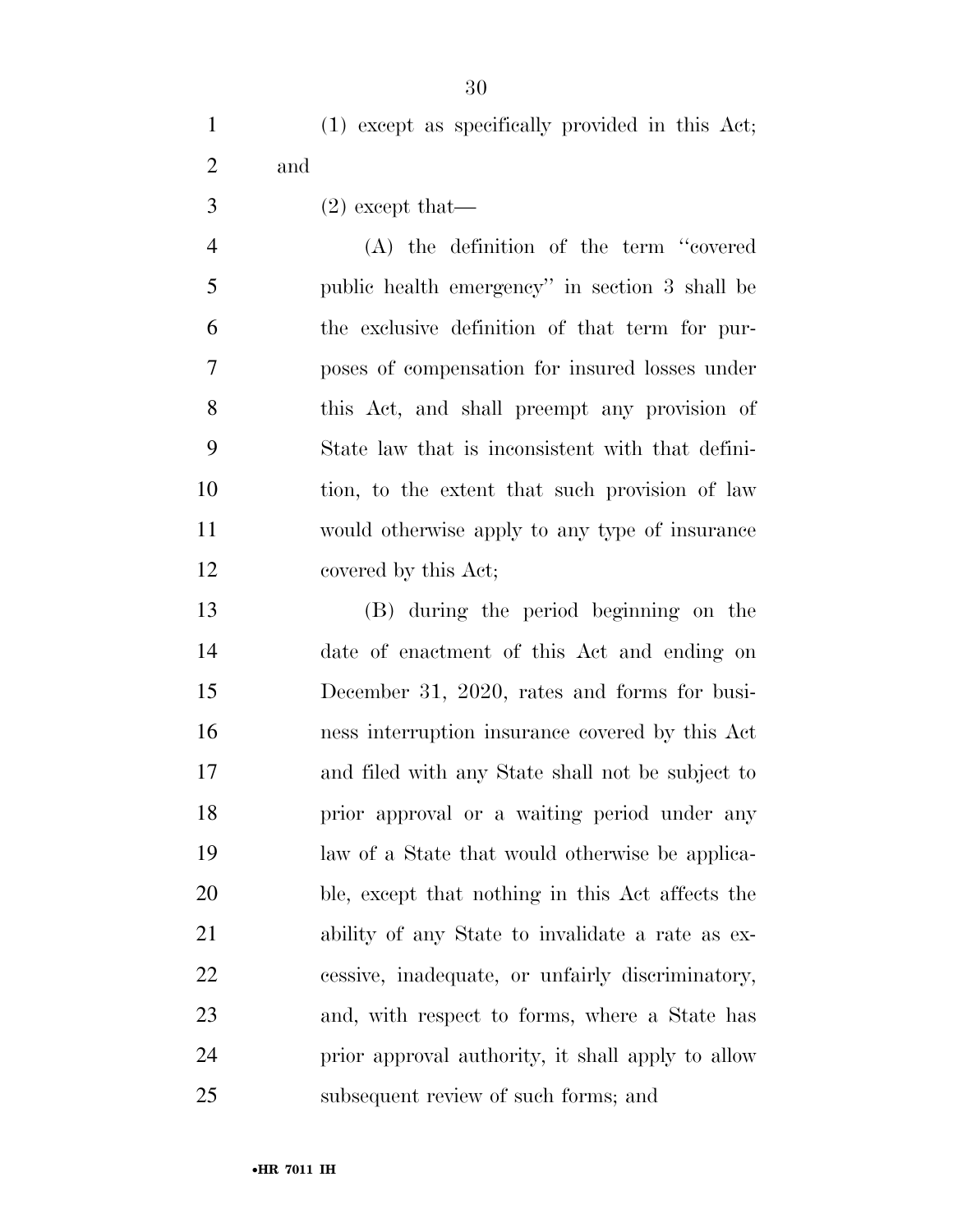(C) during the period beginning on the date of enactment of this Act and for so long as the Program is in effect, as provided in sec- tion 9, including authority in subsection 208(b), books and records of any insurer that are rel- evant to the Program shall be provided, or caused to be provided, to the Secretary, upon request by the Secretary, notwithstanding any provision of the laws of any State prohibiting or 10 limiting such access.

 (b) EXISTING REINSURANCE AGREEMENTS.—Noth- ing in this Act shall be construed to alter, amend, or ex- pand the terms of coverage under any reinsurance agree- ment in effect on the date of enactment of this Act. The terms and conditions of such an agreement shall be deter-mined by the language of that agreement.

#### **SEC. 8. STUDY AND ANALYSES.**

18 (a) STUDY AND REPORT ON THE PROGRAM.—

 (1) STUDY.—The Secretary, in consultation with the NAIC, representatives of the insurance in- dustry and of policy holders, other experts in the in- surance field, and other experts as needed, shall as- sess the effectiveness of the Program and the likely capacity of the property and casualty insurance in-dustry to offer insurance for risk of public health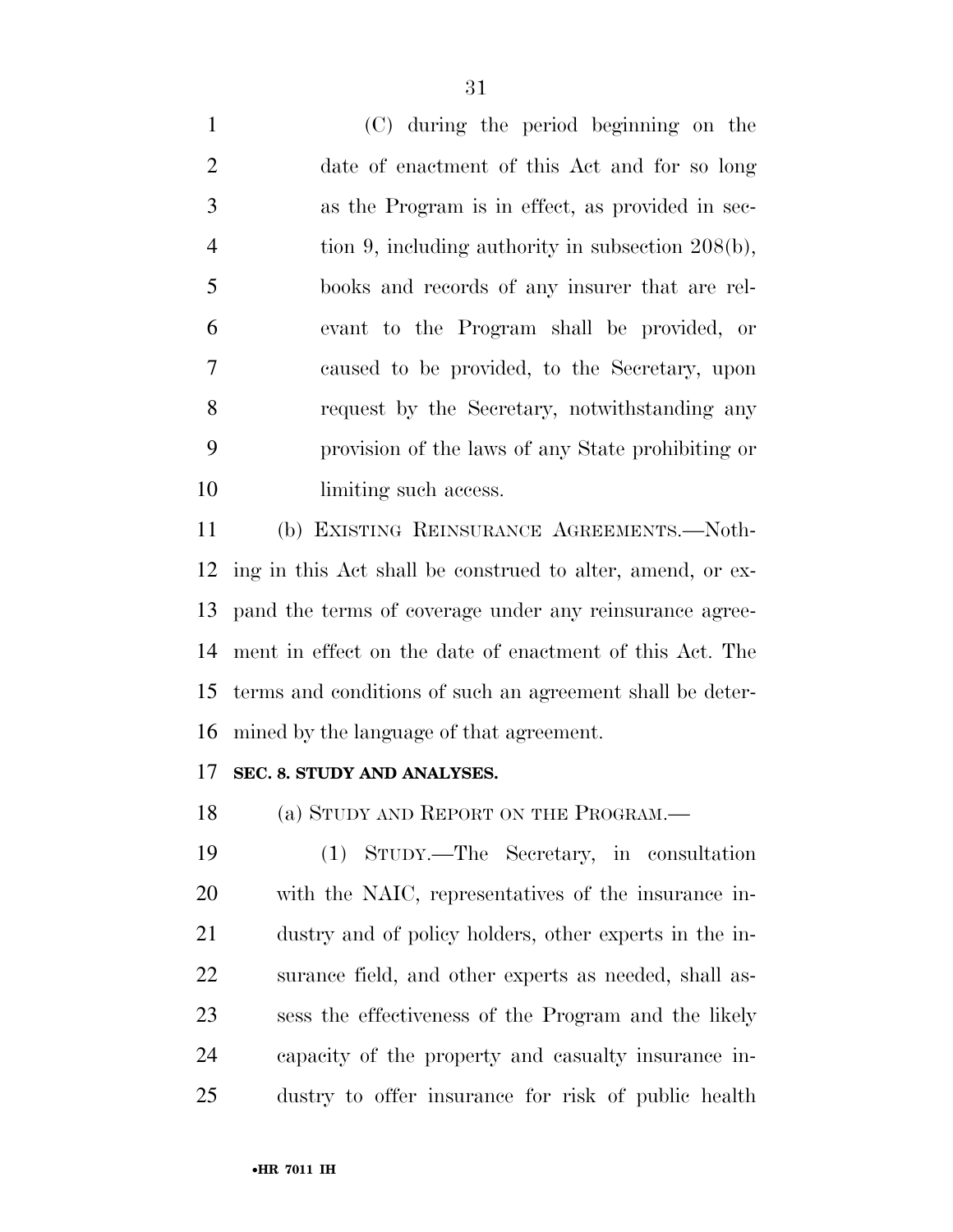emergencies after termination of the Program, and the availability and affordability of such insurance for various policyholders.

 (2) REPORT.—The Secretary shall submit a re- port to the Congress on the results of the study con- ducted under paragraph (1) not later than the expi- ration of the 12-month period beginning on the date of the enactment of this Act.

 (b) ANALYSIS OF MARKET CONDITIONS FOR PUBLIC HEALTH EMERGENCY RISK INSURANCE.—

 (1) IN GENERAL.—The President's Working Group on Financial Markets, in consultation with the National Association of Insurance Commis- sioners, representatives of the insurance industry, representatives of the securities industry, and rep- resentatives of policy holders, shall perform an ongo- ing analysis regarding the long-term availability and affordability of insurance for risk of public health emergencies.

 (2) REPORT.—Not later than the expiration of the 12-month period beginning on the date of the enactment of this Act and every two years there- after, the President's Working Group on Financial Markets shall submit a report to the Committee on Banking, Housing, and Urban Affairs of the Senate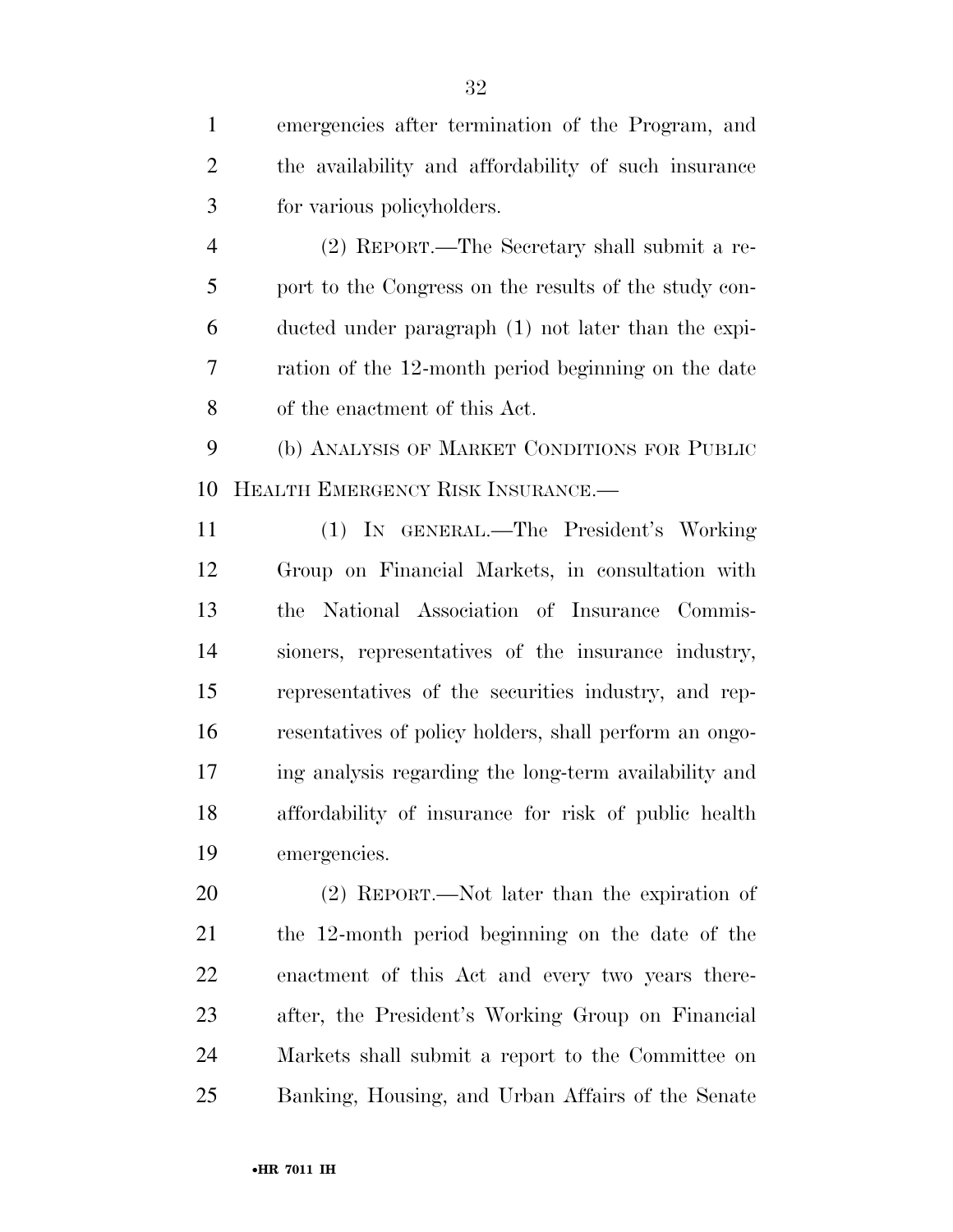| $\mathbf{1}$   | and the Committee on Financial Services of the       |
|----------------|------------------------------------------------------|
| $\overline{2}$ | House of Representatives on its findings pursuant to |
| 3              | the analysis conducted under paragraph (1).          |
| $\overline{4}$ | (c) AVAILABILITY AND AFFORDABILITY OF BUSI-          |
| 5              | NESS INTERRUPTION INSURANCE IN SPECIFIC MAR-         |
| 6              | KETS.-                                               |
| 7              | (1) STUDY.—The Comptroller General of the            |
| 8              | United States shall conduct a study to determine     |
| 9              | whether there are specific markets in the United     |
| 10             | States where there are unique capacity constraints   |
| 11             | on the amount of business interruption insurance     |
| 12             | available.                                           |
| 13             | (2) ELEMENTS OF STUDY.—The study required            |
| 14             | by paragraph $(1)$ shall contain—                    |
| 15             | (A) an analysis of both insurance and rein-          |
| 16             | surance capacity in specific markets, including      |
| 17             | pricing and coverage limits in existing policies;    |
| 18             | (B) an assessment of the factors contrib-            |
| 19             | uting to any capacity constraints that are iden-     |
| <b>20</b>      | tified; and                                          |
| 21             | (C) recommendations for addressing those             |
| 22             | capacity constraints.                                |
| 23             | $(3)$ REPORT.—Not later than 180 days after          |
| 24             | the date of enactment of this Act, the Comptroller   |
| 25             | General shall submit a report on the study required  |
|                |                                                      |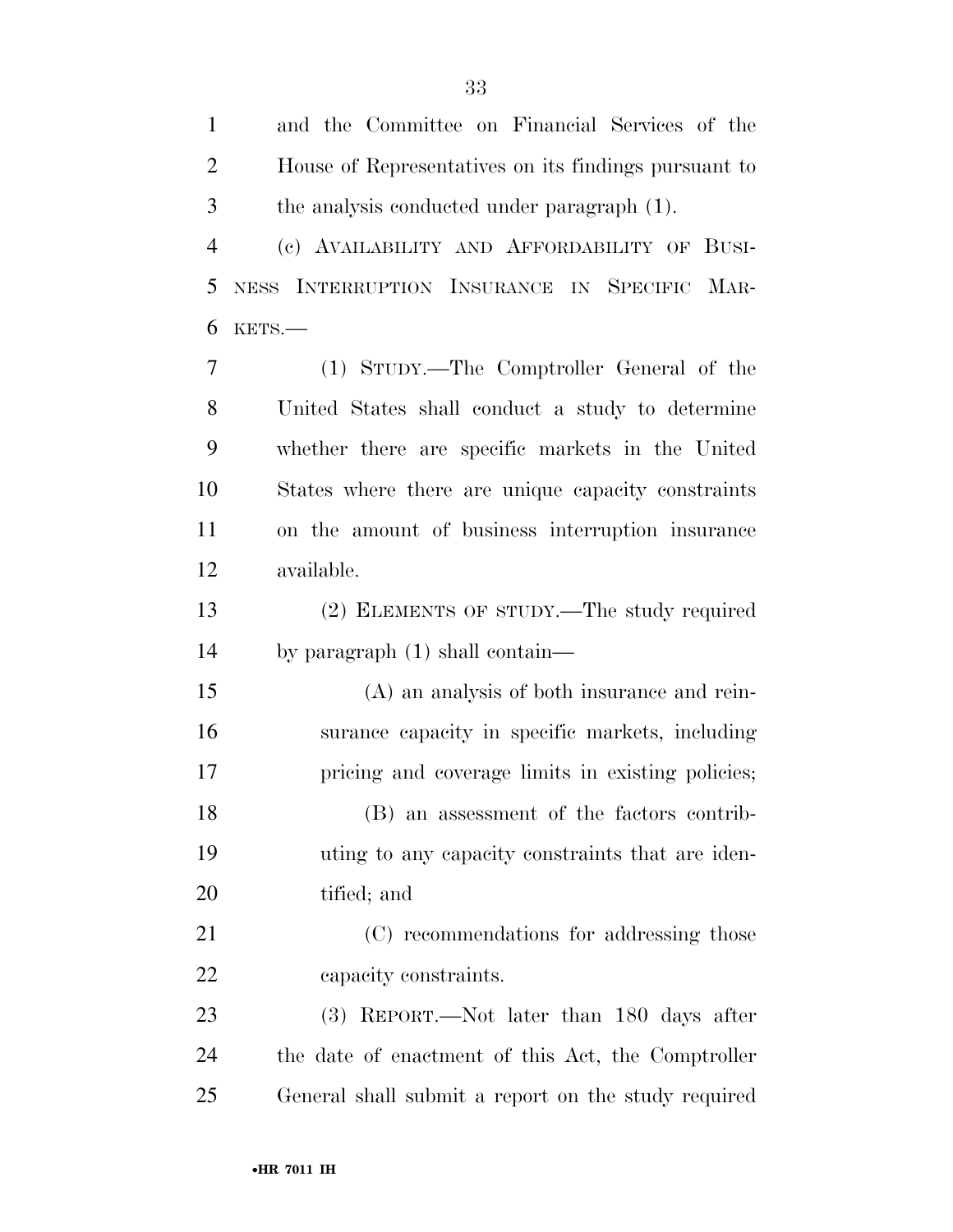by paragraph (1) to the Committee on Banking, Housing, and Urban Affairs of the Senate and the Committee on Financial Services of the House of Representatives.

 (d) STUDY OF SMALL INSURER MARKET COMPETI-TIVENESS.—

 (1) IN GENERAL.—Not later than the expira- tion of the 12-month period beginning on the date of the enactment of this Act and every two years thereafter, the Secretary shall conduct a study of small insurers (as such term is defined by regulation by the Secretary) participating in the Program, and identify any competitive challenges small insurers face in the business interruption insurance market-place, including—

 (A) changes to the market share, premium volume, and policyholder surplus of small insur-ers relative to large insurers;

 (B) how the business interruption insur- ance market for risk of public health emer- gencies differs between small and large insur- ers, and whether such a difference exists within other perils;

 (C) the impact of the Program's avail-ability on small insurers;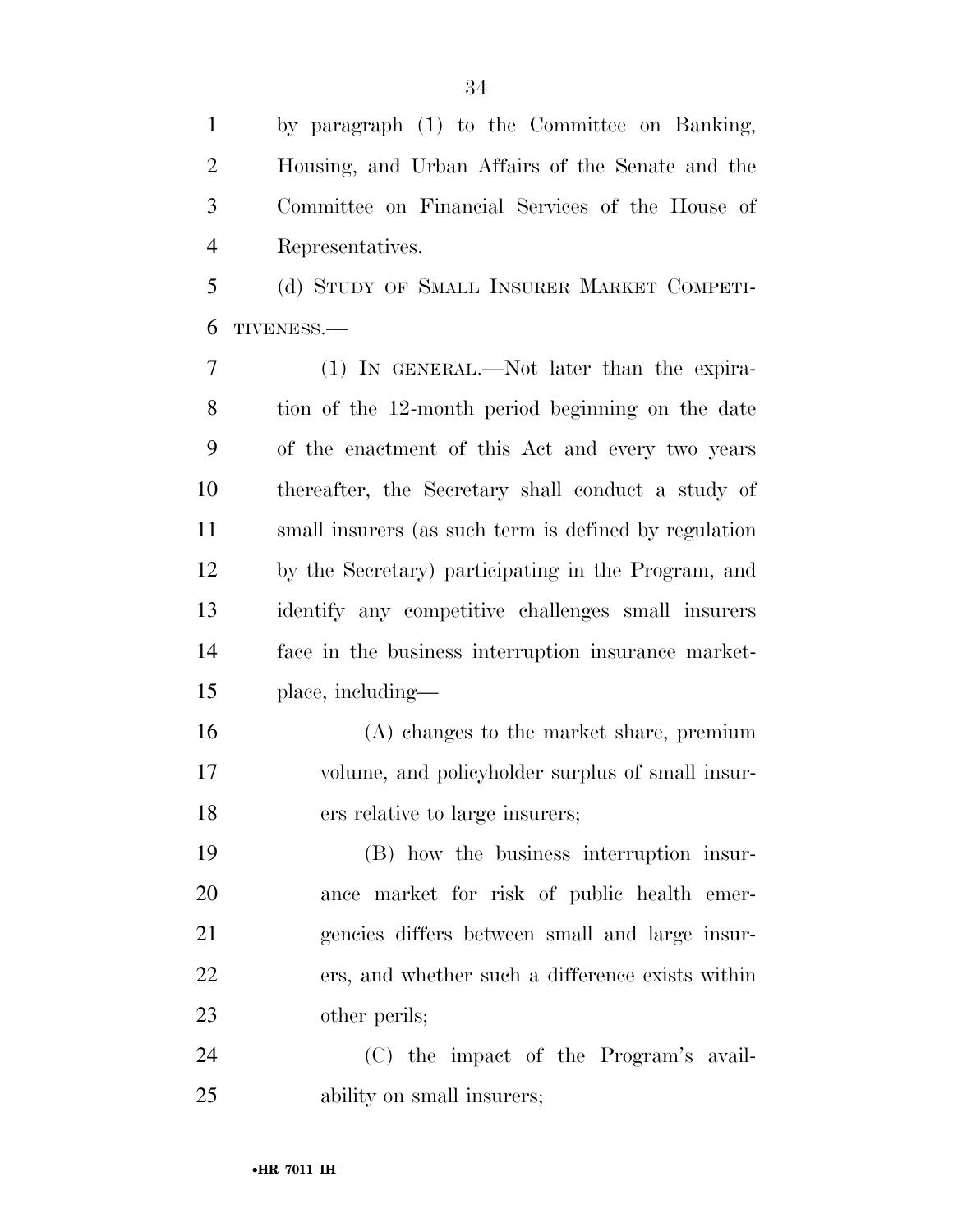| $\mathbf{1}$   | (D) the effect of increasing the trigger                  |
|----------------|-----------------------------------------------------------|
| $\overline{2}$ | amount for the Program under<br>section                   |
| 3              | $4(e)(1)(B)$ on small insurers;                           |
| $\overline{4}$ | (E) the availability and cost of private re-              |
| 5              | insurance for small insurers; and                         |
| 6              | (F) the impact that State workers com-                    |
| 7              | pensation laws have on small insurers and                 |
| 8              | workers compensation carriers in the business             |
| 9              | interruption insurance marketplace.                       |
| 10             | (2) REPORT.—The Secretary shall submit a re-              |
| 11             | port to the Congress setting forth the findings and       |
| 12             | conclusions of each study required under paragraph        |
|                |                                                           |
| 13             | (1).                                                      |
| 14             | SEC. 9. TERMINATION OF PROGRAM.                           |
| 15             | (a) TERMINATION.—The Program shall terminate on           |
| 16             | December 31, 2027.                                        |
| 17             | (b) CONTINUING AUTHORITY TO PAY OR ADJUST                 |
|                | 18 COMPENSATION.—Following the termination of the Pro-    |
| 19             | gram, the Secretary may take such actions as may be nec-  |
| 20             | essary to ensure payment, recoupment, reimbursement, or   |
| 21             | adjustment of compensation for insured losses arising out |
| 22             | of any covered public health emergency occurring during   |
| 23             | the period in which the Program was in effect under this  |
| 24             | Act, in accordance with the provisions of section 4 and   |